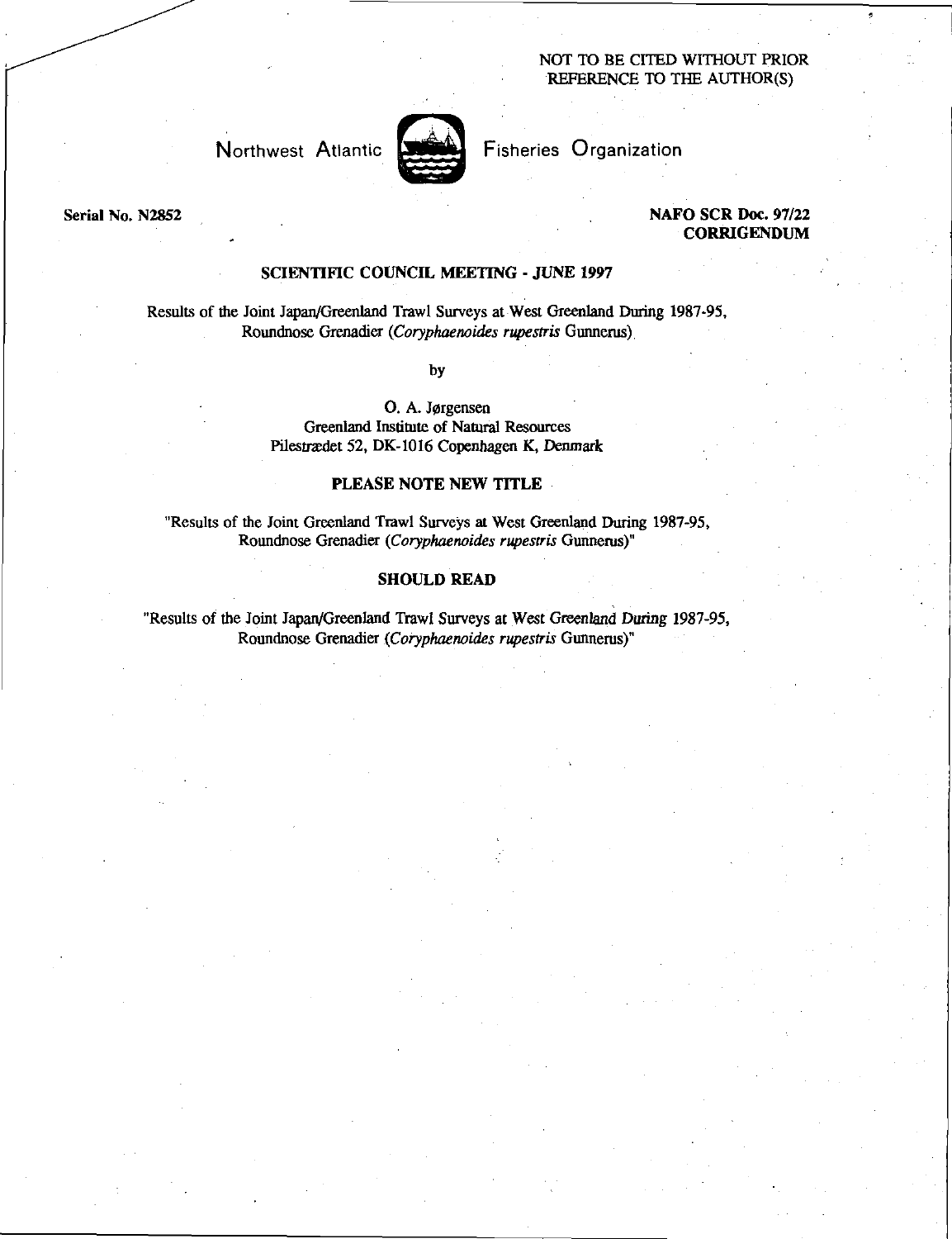$\sim 10$ 

 $\label{eq:2} \frac{1}{\sqrt{2}}\sum_{i=1}^n\frac{1}{\sqrt{2}}\sum_{j=1}^n\frac{1}{j!}\sum_{j=1}^n\frac{1}{j!}\sum_{j=1}^n\frac{1}{j!}\sum_{j=1}^n\frac{1}{j!}\sum_{j=1}^n\frac{1}{j!}\sum_{j=1}^n\frac{1}{j!}\sum_{j=1}^n\frac{1}{j!}\sum_{j=1}^n\frac{1}{j!}\sum_{j=1}^n\frac{1}{j!}\sum_{j=1}^n\frac{1}{j!}\sum_{j=1}^n\frac{1}{j!}\sum_{j=1}^$  $\label{eq:2.1} \mathcal{L}(\mathbf{q},\mathbf{q})=\mathcal{L}(\mathbf{q},\mathbf{q})\mathcal{L}(\mathbf{q},\mathbf{q})$ 

 $\sim 10$  $\label{eq:2.1} \frac{1}{\sqrt{2}}\int_{\mathbb{R}^3} \frac{d\mu}{\mu} \left( \frac{d\mu}{\mu} \right)^2 \frac{d\mu}{\mu} \left( \frac{d\mu}{\mu} \right)^2 \frac{d\mu}{\mu} \left( \frac{d\mu}{\mu} \right)^2.$ 

 $\label{eq:2.1} \frac{1}{\sqrt{2}}\sum_{i=1}^n\frac{1}{\sqrt{2}}\sum_{i=1}^n\frac{1}{\sqrt{2}}\sum_{i=1}^n\frac{1}{\sqrt{2}}\sum_{i=1}^n\frac{1}{\sqrt{2}}\sum_{i=1}^n\frac{1}{\sqrt{2}}\sum_{i=1}^n\frac{1}{\sqrt{2}}\sum_{i=1}^n\frac{1}{\sqrt{2}}\sum_{i=1}^n\frac{1}{\sqrt{2}}\sum_{i=1}^n\frac{1}{\sqrt{2}}\sum_{i=1}^n\frac{1}{\sqrt{2}}\sum_{i=1}^n\frac$  $\label{eq:2.1} \begin{split} \mathcal{L}_{\text{max}}(\mathbf{r}) & = \frac{1}{2} \mathcal{L}_{\text{max}}(\mathbf{r}) \mathcal{L}_{\text{max}}(\mathbf{r}) \\ & = \frac{1}{2} \mathcal{L}_{\text{max}}(\mathbf{r}) \mathcal{L}_{\text{max}}(\mathbf{r}) \mathcal{L}_{\text{max}}(\mathbf{r}) \mathcal{L}_{\text{max}}(\mathbf{r}) \mathcal{L}_{\text{max}}(\mathbf{r}) \mathcal{L}_{\text{max}}(\mathbf{r}) \mathcal{L}_{\text{max}}(\mathbf{r}) \mathcal{L}_{\text{max}}(\mathbf{r})$ 

 $\label{eq:2.1} \frac{1}{\sqrt{2}}\left(\frac{1}{\sqrt{2}}\right)^{2} \left(\frac{1}{\sqrt{2}}\right)^{2} \left(\frac{1}{\sqrt{2}}\right)^{2} \left(\frac{1}{\sqrt{2}}\right)^{2} \left(\frac{1}{\sqrt{2}}\right)^{2} \left(\frac{1}{\sqrt{2}}\right)^{2} \left(\frac{1}{\sqrt{2}}\right)^{2} \left(\frac{1}{\sqrt{2}}\right)^{2} \left(\frac{1}{\sqrt{2}}\right)^{2} \left(\frac{1}{\sqrt{2}}\right)^{2} \left(\frac{1}{\sqrt{2}}\right)^{2} \left(\$ 

 $\label{eq:2.1} \frac{1}{\sqrt{2}}\sum_{i=1}^n\frac{1}{\sqrt{2\pi}}\sum_{i=1}^n\frac{1}{\sqrt{2\pi}}\sum_{i=1}^n\frac{1}{\sqrt{2\pi}}\sum_{i=1}^n\frac{1}{\sqrt{2\pi}}\sum_{i=1}^n\frac{1}{\sqrt{2\pi}}\sum_{i=1}^n\frac{1}{\sqrt{2\pi}}\sum_{i=1}^n\frac{1}{\sqrt{2\pi}}\sum_{i=1}^n\frac{1}{\sqrt{2\pi}}\sum_{i=1}^n\frac{1}{\sqrt{2\pi}}\sum_{i=1}^n\frac{$  $\label{eq:2.1} \frac{1}{\sqrt{2\pi}}\int_{\mathbb{R}^3}\frac{d\mu}{\mu}\left(\frac{d\mu}{\mu}\right)^2\frac{d\mu}{\mu}\left(\frac{d\mu}{\mu}\right)^2.$ 

 $\mathcal{A}$ 

 $\begin{picture}(130,10) \put(0,0){\line(1,0){10}} \put(15,0){\line(1,0){10}} \put(15,0){\line(1,0){10}} \put(15,0){\line(1,0){10}} \put(15,0){\line(1,0){10}} \put(15,0){\line(1,0){10}} \put(15,0){\line(1,0){10}} \put(15,0){\line(1,0){10}} \put(15,0){\line(1,0){10}} \put(15,0){\line(1,0){10}} \put(15,0){\line(1,0){10}} \put(15,0){\line($ 

 $\mathcal{F}(\mathcal{G})$ 

 $\label{eq:2.1} \begin{split} \mathcal{L}_{\text{max}}(\mathbf{r}) = \mathcal{L}_{\text{max}}(\mathbf{r}) \mathcal{L}_{\text{max}}(\mathbf{r}) \mathcal{L}_{\text{max}}(\mathbf{r}) \mathcal{L}_{\text{max}}(\mathbf{r}) \mathcal{L}_{\text{max}}(\mathbf{r}) \mathcal{L}_{\text{max}}(\mathbf{r}) \mathcal{L}_{\text{max}}(\mathbf{r}) \mathcal{L}_{\text{max}}(\mathbf{r}) \mathcal{L}_{\text{max}}(\mathbf{r}) \mathcal{L}_{\text{max}}(\mathbf{r}) \mathcal{L}_{\text{max}}(\mathbf{r}) \$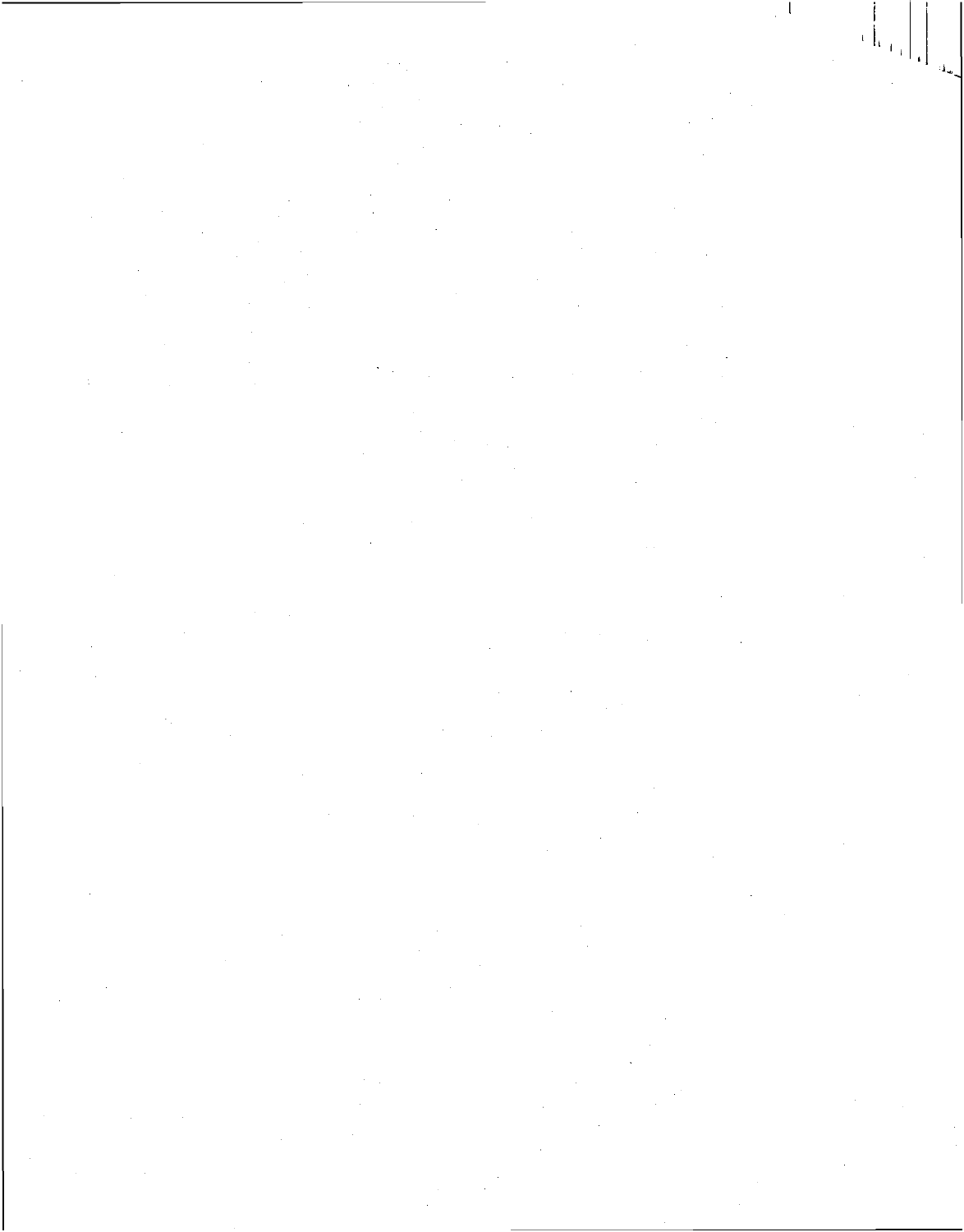# NOT TO BE CITED WITHOUT PRIOR REFERENCE TO THE AUTHOR(S)



Fisheries Organization

**Serial No. N2852** 

## **NAFO SCR DOi. 97/22**

# **SCIENTIFIC COUNCIL MEETING - JUNE 1997**

Results of the Joint Greenland Trawl Surveys at West Greenland. During 1987-95 Roundnose Grenadier *(Coryphaenoides rupestris* Gunnerus)

by

0. A. Jorgensen Greenland Institute of Natural Resources Pilestraedet 52, DK-I016 Copenhagen K, Denmark

## Abstract

During the period 1987-1995 Japan Marine Fishery Resources Research Center and Greenland Institute of Natural Resources jointly conducted 12 bottom trawl surveys and 4 pelagic surveys at. West Greenland. Roundnose grenadier (Coryphaenoides rupestris) was the second most common species and was recorded in 11 of the bottom trawl surveys and 2 of the pelagic surveys. The bottom trawl area has been restratified in 200 m depth intervals and the biomass and abundance of roundnose grenadier in all surveys have been recalculated. Further, information on length distributions by depth, age and sex distributions is given. The vertical distribution of roundnose grenadier is analysed based on 59 pelagic hauls covering the entire water column at all time of the day, and length distributions from pelagic trawl hauls are compared to those from bottom hauls.

#### Introduction

During the period 1987-1995 Japan Marine Fishery Resources Research Center (JAMARC) and Greenland Institute of Natural Resources (former Greenland Fisheries Research Institute) jointly conducted 12 bottom trawl surveys and 4 pelagic surveys (Jorgensen, 1997a) at West Greenland as part of a joint venture agreement on fisheries *development*  and fisheries research in Greenland waters. The surveys were primarily aimed at Greenland-halibut *(Reinlianlaus hippoglossoides*) (Jorgensen, 1997b). Roundnose grenadier *(Corvphaenoides rupestris*) was the second most common species and was recorded in 11 of the bottom trawl surveys and 2 of the pelagic surveys. Some of the results have previously been reported to NAFO as a number of Research Documents. (Yamada *et al.,* MS I988a; Yamada *et at,*  MS 1988b; Yatsu and Jorgensen, MS 1989a; Yatsu and Jorgensen, MS 1989b; Jorgensen and Akimoto, MS 1990; Jorgensen and Akimoto, MS 1991; Yano and Jorgensen, MS 1992; Satani *et al,.* MS 1993; Ogawa *et al.,* MS 1994; Yokawa *clot,* MS 1995; Yokawa *et al.,* MS 1996).

The bottom trawl surveys were conducted as stratified random surveys (Jorgensen. MS 1997b). In the present paper the material from the surveys have been restratificd lo 200 m depth intervals in order to achieve a better description of the distribution of roundnose grenadier and hence more accurate estimates of biomass and abundance\_ Further, information on length, age and sex distribution and pelagic occurrence, not previously reported, is given.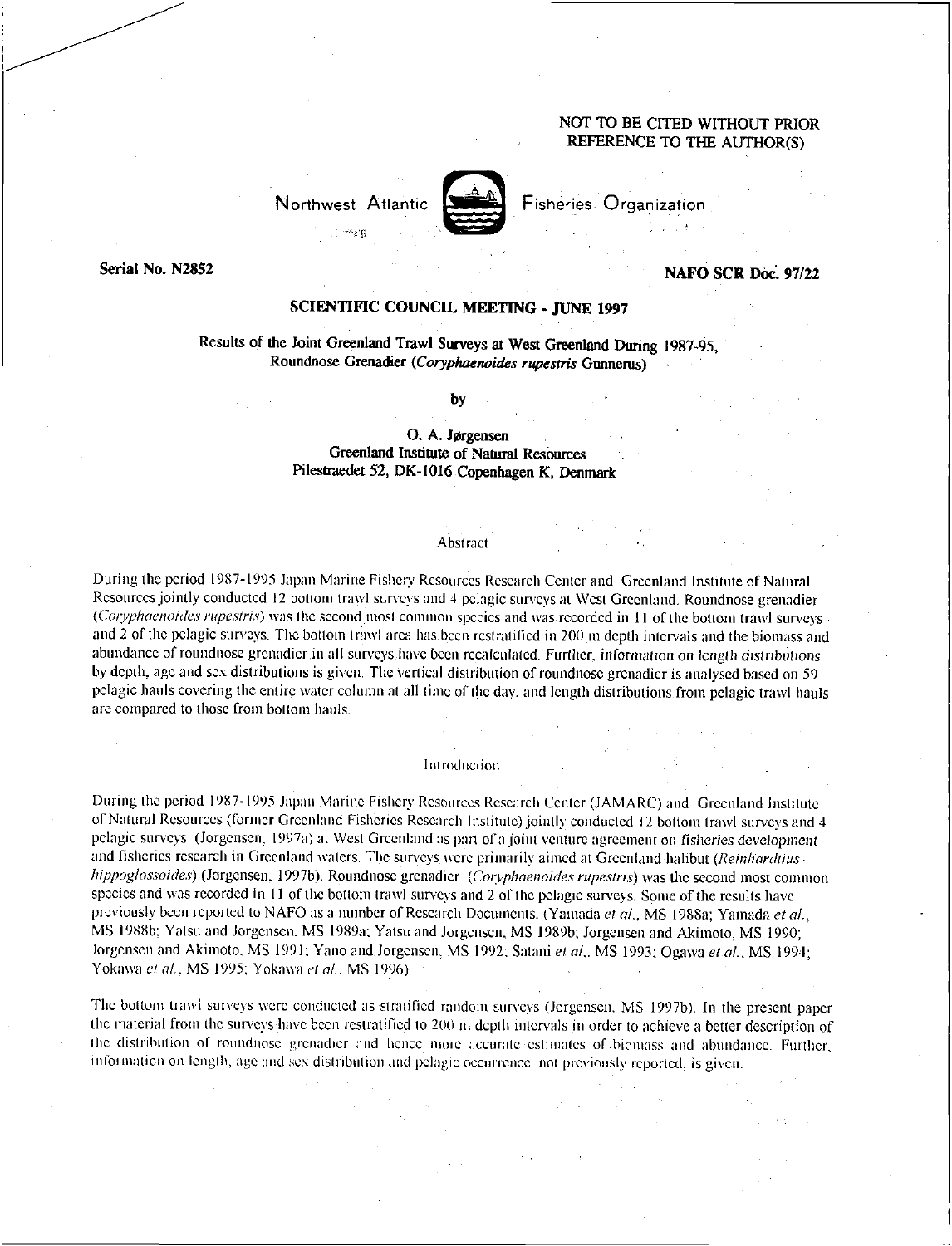## Materials and Methods

Data and material were collected during 12 bottom trawl surveys which were directed mainly at Greenland halibut. The surveys were conducted from 1987 to 1995 at different times of the year between April and December and a total of 1036 trawl hauls were,carried out. The surveys covered West Greenland from south of Cape Farewell (59°27'N) to Upernavik (72°51'N), between the 3-mile limit and the 200-mile limit or the midline Canada-Greenland, at depths from 34 to 1497 m. NAFO divisions IC and ID were covered by all surveys except one, while areas north of 69°57'N and south of 63°03'N, were only covered once. Roundnose grenadier was not encountered in one survey conducted in Div. 1A and 1B in November 1991 (51 hauls) and this survey is not included in the analyses.

In 1990 two pelagic surveys were conducted in the southern part of Div. 1C and in Div. ID. The outline of the surveys is given in Table 1. Further, two other pelagic surveys conducted in Div. 1B revealed no roundnose grenadier and these surveys are not dealt with.in the present paper (Jorgensen, 1997a).

All surveys were carried out by the Japanese research vessel SHINKAI MARU. In the bottom trawl surveys towing time was usually 30 min and average towing speed was 3.5 kn. Mesh size was 140 mm with a 30 mm mesh codend liner. Trawling was carried out in day time only. All catches were standardized to catch per  $km<sup>2</sup>$ , calculated from the actual towing speed and estimated wing spread. Further description of vessel and gear is given in Jorgensen, MS 1997b. Biomass and abundance estimates were obtained by applying the swept area method taking the catchability coefficient as 1.0.

The bottom trawl survey area was stratified by NAFO Division. The NAFO Divisions IA (south of 70°N) - IE have been restratified to 200 m depth intervals, except depth stratum 1401 to 1500 m (Jorgensen, MS 1997b).

In the first pelagic survey, trawling took place within a defined area and the water column was divided into 6 depth strata. Towing time varied between 30 and 90 min. but catches were standardized to catch/hour. In the second pelagic survey fishing took place at three stations with good catches of Greenland halibut and roundnose grenadier in a preceding bottom trawl survey. The water column was divided into four depth strata, further, subdivided into three substrata. These were trawled for 20 min each giving a total fishing time per stratum of 60 min, Towing speed averaged 4.0 knots. The net opening was measured by net sonde and was approximately 30/70 high and 40/80 in wide, respectively, in the two nets (Table 1). In both net mesh size was 140 mmwith a 30 nun mesh codend liner.

All catches were sorted by species and weighed to nearest 0.1 kg and the number of specimens recorded (only in a few hauls in 1987). The length was measured as preanal fin length (AFL) to 0.5 cm below. In cases of large catches subsamples of at least 200 specimens were measured. In the bottom trawl survey the length distributions were calculated by I cm groups for Div. IC+ ID in the depth intervals 40 L-800, 801-1000, 1001-1200 and 1201-1500 m, respectively. **Carl Control**  $\mathbf{v}$  and  $\mathbf{v}$ 

Due to lack of time, bad weather, ice coverage and restratification some strata have not been covered in some surveys. In survey used for comparison between years (surveys conducted in July - October) the biomass and abundance in strata without hauls have been estimated by a three-way ANOVA, anticipating that the relative distribution was the same in all years, according to the following:

Ln(biomass or abundance=  $\alpha$  +  $\beta$ 1Y +  $\beta$ 2Div +  $\beta$ 3Dep + e, where -

 $Y=Y$ ear. Div=NAFO Division (1C and 1D) and Dep=depth stratum. The model was statistically significant (P> 0.01) and explained 71% of the variation in data. Biomass and abundance was primarely estimated by the ANOVA in depth strata  $> 1000$  m in 1987, but also in some shallow strata in Div. 1D with low biomass and abundance (Table 2) and 3). In strata where biomass and abundance was estimated by the ANOVA and in strata with only on haul, the Standard Error (S.E.) was estimated from a regression between mean biomass or abundance and S.F.

In 1988 scales were collected for age determination (n= 366). The scales were taken between the dorsal fins above the lateral Iine.The age was determined using polarized light (Kosswig, MS 1979). Age distribution was estimated using age/length keys and survey length frequencies pooled in 1 cm groups.

In the second pelagic survey the temperatures were measured in the water column by CTD,  $(0.1 \degree C)$  two times at each of the three pelagic stations .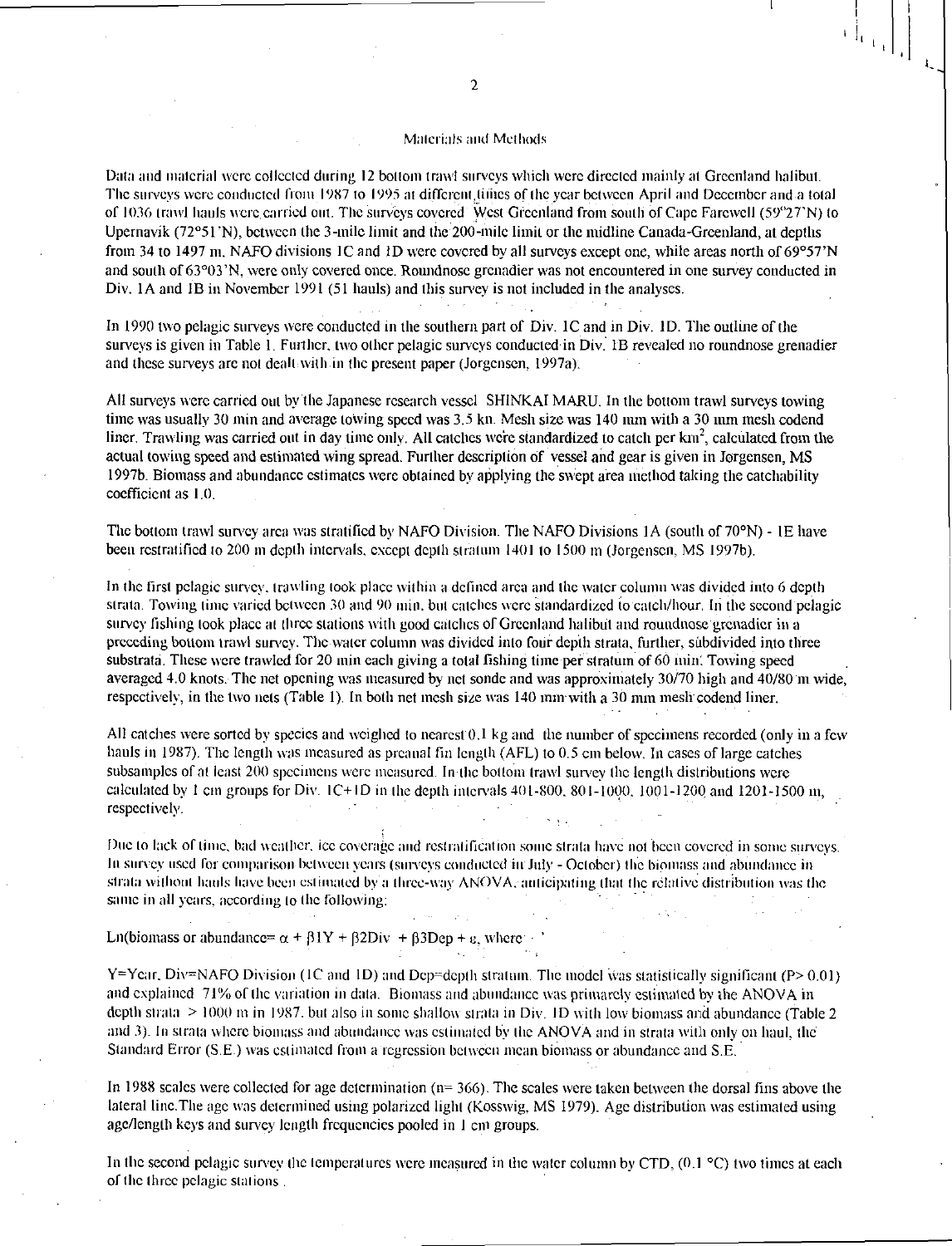#### Results

Information on stomach contents, growth. spawning, total length distributions by survey, length-weight relations, relation between total length and preanal fin length, distribution in relation to bottom temperatures, and abundance per km' has previously been reported in Jorgensen, 1996.

3

# Bottom trawl surveys.

# 1987

The survey was conducted between July 15 and August 13 and covered Div. 1AS to IF at depths between 34 and 998 in. In total 117 successful hauls were made. Roundnose grenadier was found in Div. IC and 1D, in four hauls, (< 250 kg per swept km<sup>2</sup>), in the southern part of Div. 1B depth stratum 401-600 and 601-800 m, and in a single haul in Div. IF  $(3 \text{ kg per swept km}^2)$ .

The biomass of roundnose grenadier in Div. 1C-ID, 401-1500 in, was estimated at 83778.2 tons (S.E. 35552.3) which is by far the highest estimate in the time series (Table 2, Fig. I and 2). However, the estimate was based on 23 hauls only, and the biomass at depths > 1000 m (47% of the total) was estimated by an ANOVA. The highest biomass was found in Div. 1C depth stratum 801-1000 m. Roundnose grenadier occurred only sporadic at depths < 400 m in Div. IC, and the biomass was estimated to only 63.1 tons.

Due to incomplete *sampling it was not possible to make estimates of abundance.* 

The lengths ranged between 2 and 16 cm (AFL) and the length distributions were dominated by modes around 9 and 10 in depth strata 401-800 and 801-1000 in (Fig. 3).

## 1988

The survey was conducted between September 12 and November 11 and covered Div. IA (to 72°51'N) to 1D at depths between 422 and 1402 m. In total 109 successful hauls were made. Besides a single specimen caught at 70°44'N (Div. IA) roundnose grenadier was found in Div. IC and ID, only (Fig 1).

The biomass in Div. 1C-1D, 401-1500 m, was estimated at 44235.1 tons (S.E. 14358.6) which was only about half the estimate in 1987 but the difference was not statistically significant (95 % level) due to large variation in data (Fig. 2, Table 2). The largest decrease in biomass was seen in Div. IC, especially in depth stratum 801-1000 m where the biomass was reduced from about 29000 tons in 1987 to about 1500 tons in 1988. The highest biomass was found in Div. ID depth stratum 1001-1200 m.

The abundance in Div. 1C-1D, 401-1500 m, was estimated at  $168475.0*10^3$  (S.E.  $68092.3*10^3$ ) and the distribution of the abundance resembled the distribution of the biomass, *i.e.* the highest abundance was found in Div. ID depth stratum 1001-1200 m (Table 3).

The lengths ranged from 2 to 22 cm (AFL) and there was a clear increase in length by depth with modes at 6, 9, 9.5, and I4,cm in the four depth intervals (Fig. 3).

The *ages* ranged from 4 to 20 years and age 7 was the most dominant in both Div. IC and ID. Generally the fish seemed to be older in Div. ID, probably reflecting that the size (age) was increasing by depth. The maximum depth in Div. IC is about 1200 in and fish were sampled at depths down to 1500 m in Div. ID. The smallest fish in the age/length key were 6 cm. which implies that fish in the length range 2-5 cm AFL, which constituted 18.5 % of the fish in Div. IC and 3.7 % of the Fish in Div. ID. have not been included in the age composition.

#### I 989

The survey was conducted between April 30 and May 17 and covered Div. IC and ID at depths between 494 and 1497 in. In total 61 *successful* hauls *were made (Fig. l). Div. I* AS. I B *and* the western part of Div. 1C and ID was not surveyed due to ice.

The biomass in Div. IC-ID, 401-1500 m, was estimated at 8149.7 tons (S.E. 2900.0) which is a statistically significant (95 % level) drop in biomass on approximately 35000 tons compared to the estimate in 1988. The two surveys were, however, conducted at different time of the year which makes comparison difficult (Fig. 2, Table 2).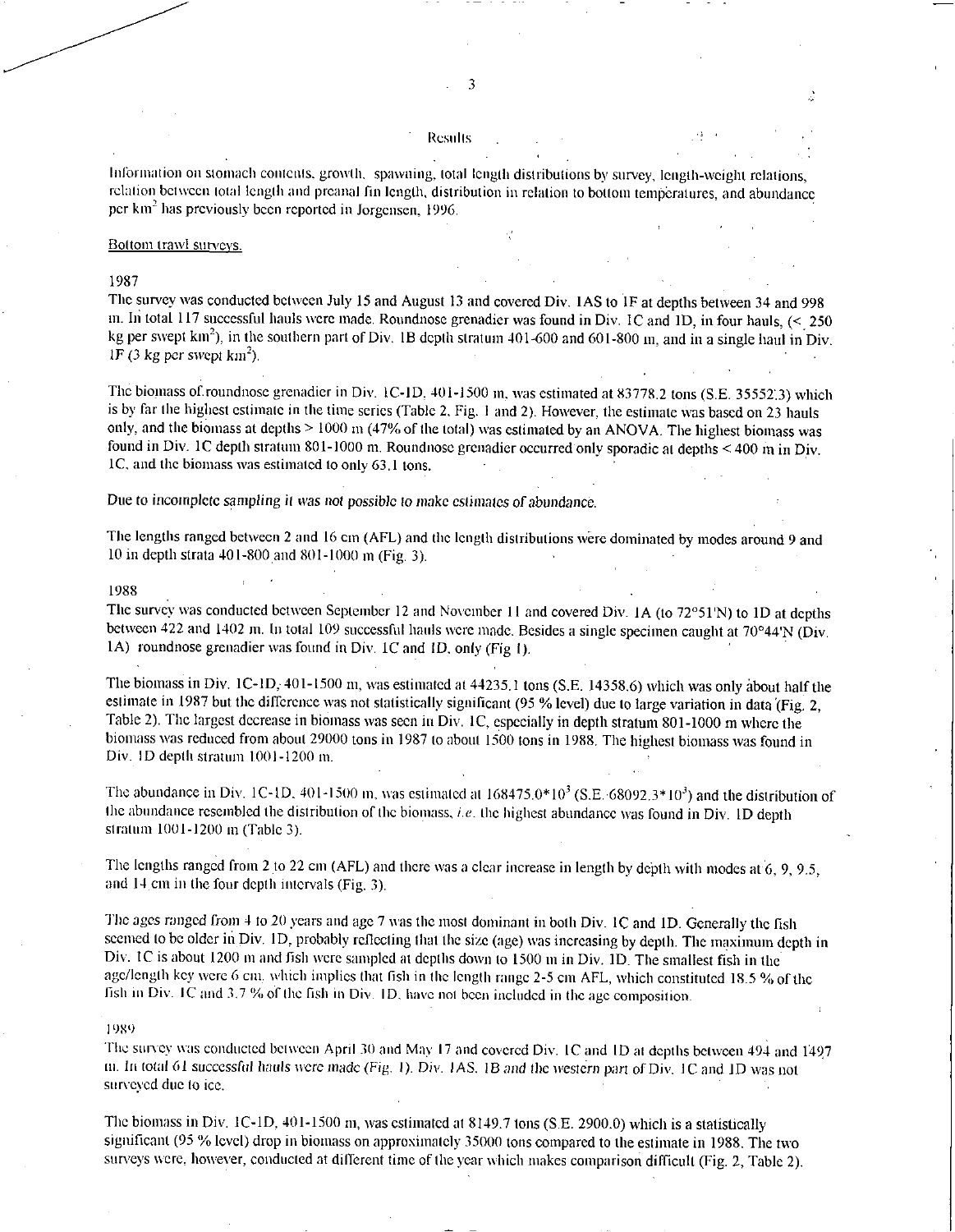Roundnose grenadier was almost absent from Div. IC and more than 60 %of the biomass was found in the small depth stratum  $1401-1500$  m in Div. 1D (3091 km<sup>2</sup>), where the biomass increased compared to 1988.

The abundance in Div. IC-ID. 401-1500, in was estimated at  $3615.0*10<sup>3</sup>$  (S.E. 7136.8\*10<sup>3</sup>) which was a marked, but statistically insignificant, decrease compared to about 155000\*10<sup>3</sup> in 1988. The highest abundance was found in Div. 1D depth stratum 1001-1200 m. (Fig 2, Table 3).

 $\mathcal{A}=\mathcal{A}^{\mathcal{A}}$  ,  $\mathcal{A}^{\mathcal{A}}$ 

The lengths ranged from 2 to 19 cm (AFL) but the length distribution was dominated small fish with a mode around 4.5 cm (AFL) in all depth strata. A mode around 8-9 cm (AFL) was also seen in all depth strata except stratum 801- 1000 m. Further, a broad mode at 12-15 cm (AFL) was seen in the deepest depth stratum (Fig. 3).

 $\frac{1}{2}$  ,  $\frac{1}{2}$  ,

 $\mathbb{R}^2$ 

 $\mathcal{F}(\mathcal{F})$ 

1990

In 1990 two surveys were conducted The first survey took place between June 9 and June 22 and covered Div. IB to ID at depths between 449 and 1482 m. In total 75 successful hauls were made. The second survey took place between August 27 and September 12 and covered Div. 1AS to 1D at depths between 422 and 1467 m. In total 87 successful hauls were made. In both surveys roundnose grenadier was found in Div. 1C and 1D only.

In the first survey the biomass of roundnose grenadier in Div. 1C-1D, 401-1500 m; was estimated at 9184.5 tons (S.E.5762.9) which was close to the 8149.7 tons estimated in the same area in 1989 where the survey took place approximately a month earlier. The bulk of the biomass was found in Div. ID depth stratum 1401-1500 in as in 1989. The biomass in Div. 1C was very low but had increased slightly compared to 1989 (Table 2).

In the second survey the biomass in Div. 1C-1D, 401-1500 m, was estimated to 19162.0 tons (S.E. 6488.0), which was more than a doubling compared to the survey about two months earlier, but only about the half of the estimate in the comparable survey in 1988 (44235.1 tons). The highest biomass was found in Div. ID depth stratum 1001-1200 in indicating that the fish have moved towards shallow water in the period since the first survey, where the highest biomass was found in depth stratum 1401-1500 m.

In the first survey the abundance in Div. 1C-ID, 401-1500.m, was estimated at  $24810.5*10<sup>3</sup>$  (S.E. 14227.2\*10<sup>3</sup>) which is a little lower than in the same area in 1989 (36115.0 $*10<sup>3</sup>$ ), despite the increase in biomass. The distribution of the abundance resembled the distribution of the biomass, *i.e.* the main abundance was found in depth stratum 1401- 1500 m (Table 3, Fig. 2).  $\sim 10$ 

In the second survey the abundance in Div. 1C-ID, 401-1500 m, was estimated at 76890.8\*10<sup>3</sup> (S.E. 29707.2\*10<sup>3</sup>) which is about three times the estimate in the first survey  $(24810.5*10<sup>3</sup>)$ , although the biomass only was doubled, indicating an influx of small fish, which was also reflected in the length distribution (Fig. 3). The estimate in the second survey was about half the estimate in the comparable survey in 1988 (168475.0 $*10<sup>3</sup>$ ). The highest abundance was found in Div. 1D depth stratum 1001-1200 m.  $\sim 100$ 

In the first survey the lengths ranged between 3 and 22 cm (AFL) (Fig. 3). The increase in size by depth seen in most other surveys could not be qbserved in this survey, except that fish in the deepest depth stratum generally seemed to be the largest and the length distribution was dominated by a broad mode around 15 cm (AFL). The distributions in the three shallow strata were dominated by a number of modes without any clear trends.

In the second survey the lengths ranged from 2 to 21 cm (AFL) and the length distributions in the four depth strata were dominated by modes at 5, 8, 9 and 12 cm indicating a clear increase in size by depth as also seen in the comparable survey in 1988 (Fig. 3).  $\sim 10^{11}$ 

1991

In 1991 two surveys were conducted. The first survey took place between August 4 and August 30 and covered Div. I AS to ID at depths between 38, and 1490 m. In total 139 successful hauls were made. The second survey took place between November 12 and November 27 and covered. Div. 1AS and 1B at depths between 38 and 774 m. In total 51 successful hauls were made. No roundnose grenadier were observed during this survey.

All the biomass in the first survey was found in Div. 1C-ID, 401-1500 m except a single specimen caught in depth stratum 601-800 m in Div. 1B. The biomass was estimated at 41890.8 tons (S.E. 16122.4), which was a doubling compared to the second survey the year before. but atthe same level as the comparable survey in 1988.• The increase in biomass compared to the survey in 1990 was mainly seen in Div. 1C depth stratum 801-1000 m, where also the largest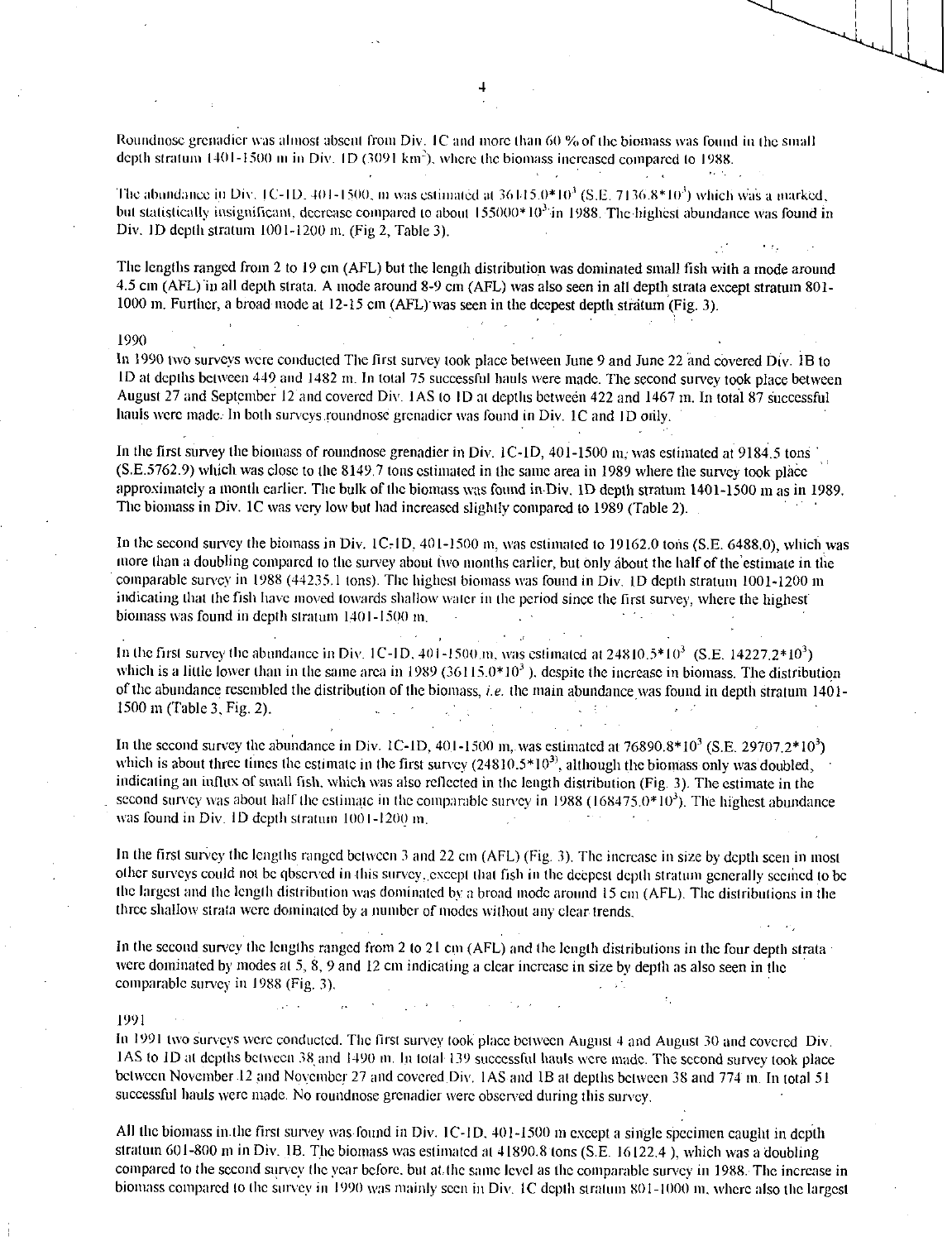biomass was found. A significant proportion of the biomass was also found in Div. ID depth stratum 1001-1200 m (Fig I and 2. Table 2).

The abundance in Div. IC-ID. 401-1500 m, was estimated at  $240722.4*10^3$  (S.E. 109470.2\*10<sup>3</sup>), which was a marked, although not statistically significant, increase compared to the year before  $(76890.8*10^3)$  (Fig 2, Table 3). The largest increase in abundance was seen in Div. IC depth strata 601-800 and 801-1000 in. where the largestabundance was found, and in the two shallow strata in Div. ID, indicating an influx of small fish, which was also reflected in the length distributions (Fig. 3).  $\label{eq:2} \mathcal{F}(\mathcal{A}) = \mathcal{F}(\mathcal{A}) = \mathcal{F}(\mathcal{A}) = \mathcal{F}(\mathcal{A})$ 

The lengths ranged between 1 and 22 cm (AFL) and the length distribution in the four depth strata were dominated by modes around 5, 8, 9 and 12 cm as seen in the second survey in 1990.

## 1992

In 1992 two surveys were conducted. The first survey took place between August 11 and August 28 and covered Div. 1AS to ID at depths between 417 and 1475 in. In total 90 successful hauls were made. The second survey was • conducted between November 25 and December 7 and covered Div. 1C-1D at depths between 510 and 1400 m. In total 49 successful hauls were made. Due to severe damage of the trawl in the second survey, the trawl was replaced at haul 15. Although the two trawls were almost identical there was found a statistically significant difference in the catchability of Greenland halibut in the two trawls (Salmi *et al.* MS 1993). The difference in the catchability of roundnose grenadier was a factor 3.1 but the difference was not statistically significant due to large variation in data. All catches after haul 15 were. however, multiplied by 2.4.

Roundnose grenadier was found in Div. 1C and 1D, only; in the two surveys. In the first survey the biomass was estimated at 43132:5 tons (S.F. 15192.5), which was at the same level as the survey in 1991 (41890.8 tons) and the distribution of the biomass in the two surveys was very much alike, *i.e.* with the highest biomass in Div. IC depth stratum 801-1000 m closely followed by Div. 1D depth stratum  $1001-1200$  m. (Fig. 1 and 2, Table 2).

In the second survey the biomass dropped significantly (95% level) to only 1101.5 tons (S.E. 341.7) compared to the survey three month earlier (43132.5 tons) (Fig. 1, Table 2). The highest biomass was found in depth stratum 1201-1400 in. Depth stratum 1401- 1500 in was not covered in this survey. The biomass in this stratum was, however, .estimated at 135 tons only in the first survey. On the other hand relative high biomasses have been recorded in the stratum in the spring in 1989 and 1990, when the overall biomasses were low.

In the first survey the abundance in Div. 1C-1D, 401-1500 m, was estimated at 311969.2\*10<sup>3</sup> (S.E. 12525.0\*10<sup>3</sup>) which was a minor increase compared to about  $240000*10<sup>3</sup>$  in 1991. The highest abundance, 150859\*10<sup>3</sup>, was found in Div. IC, depth stratum 801-1000 in. (Fig 2. Table 3).

In the second survey the abundance in Div. 1C-1D, 401-1400 m, was estimated at  $22256.7*10^3$  (S.E. 5557.0\*10<sup>3</sup>) which is a statistically significant drop compared to the first survey  $(311969.2*10<sup>3</sup>$  S.E. 125525.0\*10<sup>3</sup>). The highest abundance was found in the two deepest strata surveyed in Div. ID (1001-1400 in) (Table 3).

In the first survey the lengths ranged between I and 19 cm (AFL) and the length distributions in the four depth strata were dominated by modes around 6, 9, 11 cm similar to what was seen in previous surveys conducted at the same time of the year (Fig 3).

In the second survey the lengths ranged between 1 and 15 cm (AFL). Clear modes were also seen in the four depth strata but they were now located around 4 and 6 cm (AFL) in the two shallow and the two deep strata, respectively (Fig. 3).

## 1993

The survey was conducted between August 20 and September 8 and covered Div. 1B to ID at depths between 435 and 1418 in. In total 87 successful hauls were made.

Roundnose grenadier was found in Div. 1C-ID, only, and the biomass was estimated at 8029.3 tons (S.E. 1676.4), which is a marked, but statistically insignificant. decrease compared to  $1992$  (43132.5 tons S.E. 15192.5) (Fig. 1 and 2, Table 2), The reduction in biomass was seen in almost all depth strata but it was most pronounced in Div. 1C depth stratum 801-1000 m (statistically significant (95 % level)). The highest biomass was found in Div. 1D depth stratum 1001-1200 in.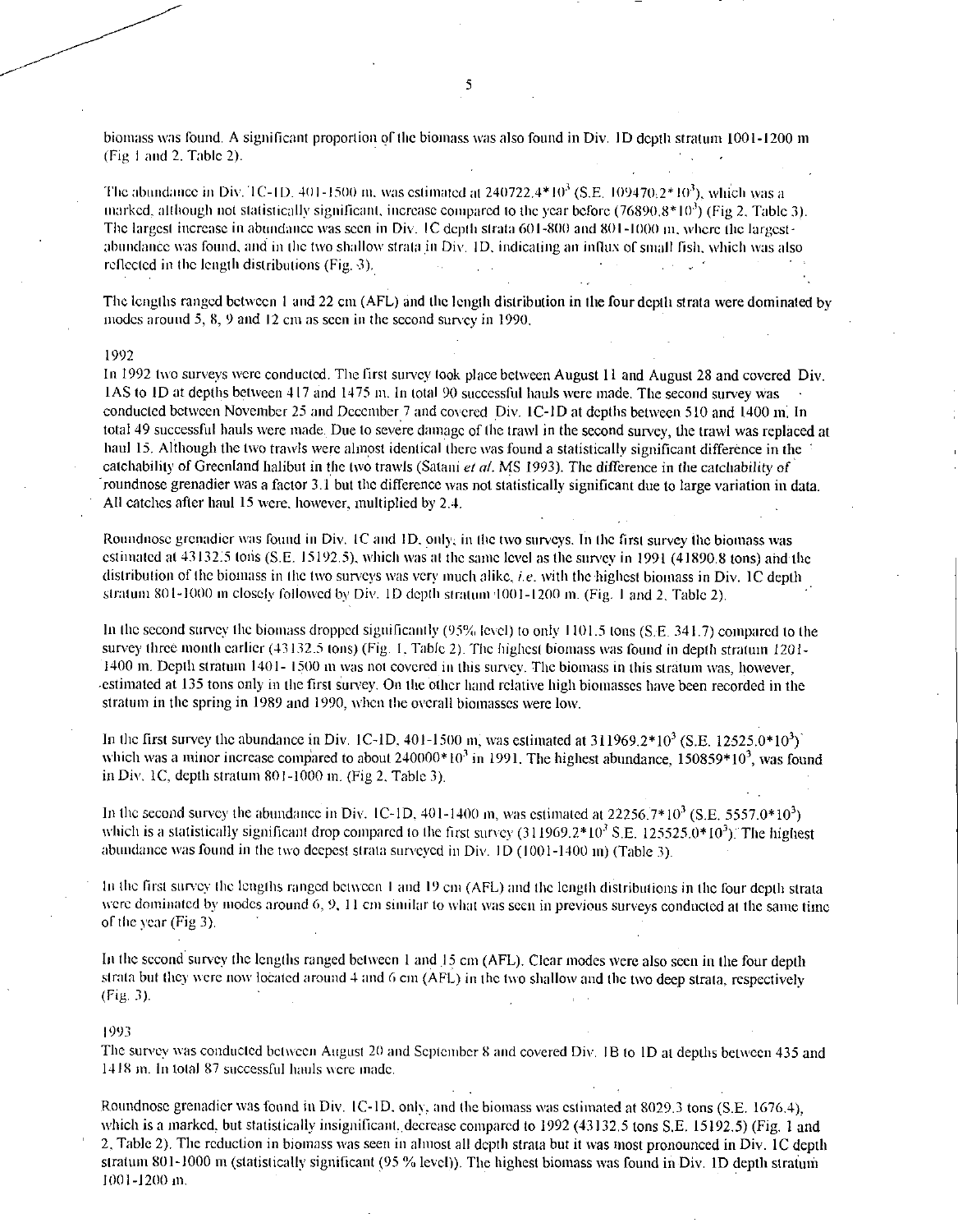The abundance in Div.  $1C-1D$ , 401-1500 in, was reduced, statistically insignificantly, to  $40208.8*10<sup>3</sup>$  (S.E. 13820.7\*10<sup>3</sup>) compared to 311969.2\*10<sup>3</sup> (S.E. 125525.0\*10<sup>3</sup>) in 1992. The reduction in abundance was seen in all depth strata. The highest abundance was found in Div, ID depth stratum 1001-1200 in. where it used to be located in Div. 1C depth stratum 8001-1000 m at this time of the year (Table 3, Fig. 2).

The lengths ranged from 2 to 19 cm (AFL) and the length distribution in the four depth strata resembled the distribution in the comparable surveys in having modes at  $3.5$ , 6, 9 and around 11 cm, respectively, although the position of the modes are varying slightly between years. Further, minor modes were seen at 6 em in depth stratum 401-800 in and a mode at 4 cm in depth stratum 1201-1500 m (Fig. 3).

# 1994

The survey was conducted between August 2 and August 19 and covered Div. 1B to 1D at depths between 439 and 1472 in. In total 80 successful hauls were made. •

Roundnose grenadier was found in Div. IC and ID, only. The decrease in biomass seen since 1992 continued in 1994 and the biomass in Div.1C-ID, 401-1500, in was estimated at 3144.4 tons (S.E. 909.4),'which Was the lowest estimated biomassin comparable surveys in the time series, and statistically significant (95% level) lower than the estimate on 431325 tons in 1992. Compared to 1993. the reduction in biomass was seen in all depth strata. The highest biomass was found in Div. ID depth stratum 1201-1400 m, where it was found in depth stratum 1001-1200 in 1993 (Fig. 1 and 2, Table 2).  $\mathbb{R}^{\mathbb{Z}^2}$ 

The abundance was estimated to an all time low,  $16682.0*10<sup>3</sup>$  (S.E.5985.6\*10<sup>3</sup>), which was statistically significant lower (95 % level) than the estimate from 1992 (311969.2 $*10<sup>3</sup>$  S.E. 125525.0 $*10<sup>3</sup>$ ), and less than half of the estimate in 1993 (40208.8 $*10<sup>3</sup>$ ) (S.E. 13820.7 $*10<sup>3</sup>$ ). The reduction in abundance compared to 1993 was seen in almost all strata but was most pronounced in Div. ID depth strata 1001-1200 m and 1200-1400 in. As in 1993, the highest abundance was seen in Div. ID depth stratum tool-1200 m (Table 3, Fig. 2).

The lengths ranged between 1 and 18 cm (AFL). As in the previous survey at this time of the year the length distribution in the four depth strata were dominated by modes at 4 cm, around 6 cm, 8 cm and, in the deepest stratum, a broad mode ranging from 8 to 12 cm. The position and width of the modes are, however, varying between years (Fig. 3).  $\mathbb{R}^2$ 

## 1995

The survey was conducted between August 12 and September I and covered Div. 1AS to ID at depths between 422, and 1463 m. In total 91 successful hauls were made.

Roundnose grenadier was found in Div. IC and ID. only. The decrease in biomass seen since 1992 seemed to have stopped and the estimated biomass in Div. 1C-1D, 401-1500 m, increased from 3144.4 tons (S.E. 909.4) in 1994 to 7187.2 tons (S.E. 2445.7) in 1995 (Fig. 1 and 2. Table 2). The increase in biomass was seen in almost all depth strata. The highest biomass was found in Div. ID depth stratum 1001-1200 as in the year before.

The abundance also increased from 16682.0\*10<sup>3</sup> (S.E. 5985.6\*10<sup>3</sup>) in 1994 to 31745.2\*10<sup>3</sup> (S.E. 13016.3\*10<sup>3</sup>).in 1995. The increase in abundance was seen in almost all strata, but was most pronounced in Div. IC depth stratum 601-800 m, where the highest abundance was observed as in the beginning of the time series (Table 3, Fig. 2).

The lengths ranged from 2 to 21 cm (AFL) and the length distribution in the two shallow strata were dominated by clear modes at 4.5 and 7 cm, respectively. In depth stratum 1001-1200 m were seen three modes at 4, 9 and 11 cm, respectively, and in depth stratum 1201-1500 in two modes at 4 and around 12 cm were seen. (Fig. 3).

#### Sex ratio.

Although varying between years the trends in the sex ratio was the same thoughtout the period in surveys conducted in the summer time (July-October). (There were to few observations in the spring and autumn surveys to draw any conclusions about the sex ratio). The percentage of males:was gradually decreasing by depth from 70.3 % at depth stratum 801-1000 in to about 50 % at depths  $> 1400$  m (Table 4). (The figure on 52.1 % males at depth stratum 601 -800.m is based on 7 fish only). Overall 59.2 %of the sexed specimens were maies in the summer surveys. If all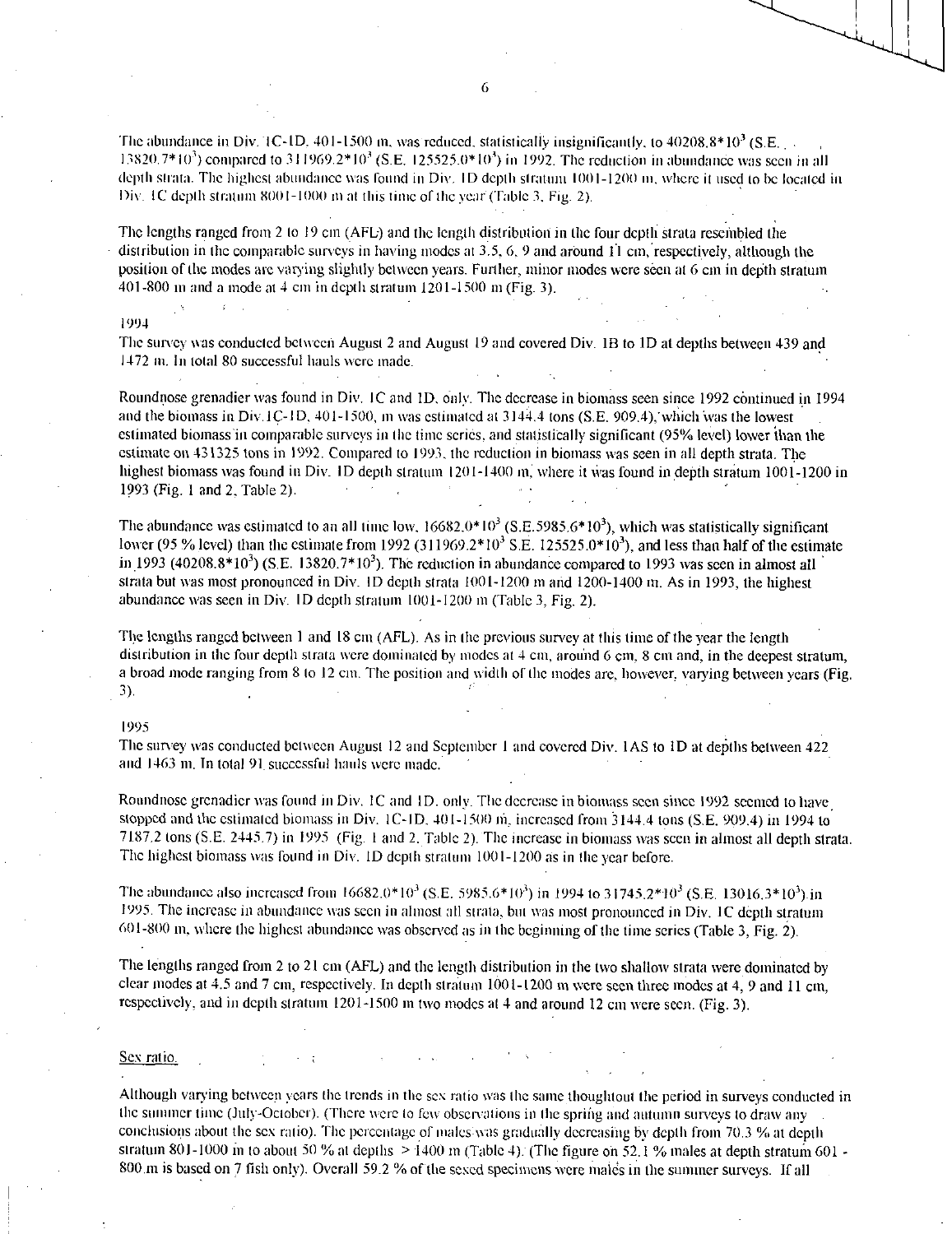surveys are included 56.1% of the specimens were males. Atkinson and Power (MS 1987b) also found a dominance of males (64%) in Subarea I, but without any trends in the distribution by depth.

## Pelagic surveys

In total 59 pelagic hauls were made in the two pelagic surveys (Table 1). In the first survey roundnose grenadier was caught in 4 of the 24 hauls. In the stratum closest to the bottom 2  $(0.2 \text{ kg})$  and 6  $(0.2 \text{ kg})$  specimens were taken at noon and sunset, respectively. In the stratum 420 - 550 in from the surface (approximately in the middle of the water. column) 2676 (389.4 kg) and  $\Gamma$  specimen (0.3 kg) were taken at midnight and noon, respectively. The lengths ranged from 2 to 16 cm with a mode around 9 cm  $(n=352)$ . The catches of roundnose grenadier at two bottom trawl stations *in the pelagic survey area in the preceeding bottom trawl survey were rather poor, 4.7 and 53.2 kg per swept km<sup>2</sup>, and* the length distribution was bimodal with modes around 5 and 14 cm ( $n=44$ ) (Fig. 5).

In the second survey roundnose grenadier was caught in 18 of the 35 hauls, The largest catch was 365 specimens (63.9 kg). Roundnose grenadier was taken in all four depth strata, bin it was most common in the depth stratum closest to the bottom, where it was taken at all time of the day (Tables 5 and 6). It was also taken at all time of the day in depth stratum 550-800 m with the largest catch at midnight. The catches in two upper depth strata were all low and without any clear trend in the catch distribution by the time of the day. As the length distributions in all strata at all time of the day were very much alike the length frequency data have been pooled. The length ranged from 2 to 17 cm with a mode around 9 cm  $(n=1711)$ , which resembled the length distribution at the three bottom trawl stations at the same position as the pelagic stations ( $n=934$ ) (Fig. 5). The catches on the botttom at the three stations varied between 788.1 and 2259.6 kg per swept km<sup>2</sup>. The temperature ranges were 2.5-5.2, 3.9-4.5, 3.7-4.5 and 3.2-3.9 °C in the four depth strata, respectively.

#### *Discussion*   $\sim 200$  km  $^{-2}$  .

#### 13ottom trawl surveys

Roundnose grenadier was distributed from the southern part of Div. IB and southward, apart from a single ocurrence in Div. 1A 70°44'N. It was usually found at depths > 400 m and most common at 1000-1200 m, but the depths with greatest abundance varied between years and by year. Roundnose grenadier was not found in Div. 1E and only sporadic in Div. IF, but this is probably because the coverage of the relevant depths has been very poor.

The highest estimated biomass was observed in 1987 (84000 tons in Div. 1C- ID). The estimate was however based on 23 hauls only, and the biomass at depths  $> 1000$  m (47% of the total) was estimated from on an ANOVA, in which 1987 was the first year in the time series. On the other hand was the biomass in the area (including the southern part of Div. 1B) estimated to about 100000 tons, by a Canadian survey in 1986 (Atkinson and Power MS 1987a). The biomass was almost halved to 44000, tons between 1987 and 1988 and the biomass remained at this level, with some fluctuations, until 1992. Since then the biomass has decreased to about 8000 tons in 1995. The reason for this decrease is not known. The bottom temperatures in the area have been stable throughout the period (Jorgensen MS 1997b). The trawl fishery for Greenland halibut in the area has been increasing during the period. The reported catches of roundnose grenadier have been very low (< 300 tons Anon. 1997). It can, however, not be excluded that the fishery for Greenland halibut has had a negative influence on the roundnose grenadier stock. Most of the roundnose grenadier in the area are small and will probably escape through the 140 mm net used in the Greenland halibut fishery, but roundnose grenadier is rather fragile and might be lethally injured in that process. The area off West Greenland seems to be a feeding area for roundnose grenadier, which to a large extend feeds on pelagic Crustacea (Jorgensen, 1996). Decrease in the primary and secondary production could, on the other hand, have changed the availability of food and hence caused the observed decrease in the abundance of roundnose grenadier..

The estimates of biomass and abundance was encumbered with great uncertainty due to large variations in the catches within the single stratum. This made it hard to make any firm conclusions about variations in biomass and abundance. From the biomass estimates from different times of the year. however, a certain movement pattern could be indicated. The biomass was low and found mainly at deep water, primarily in Div. 10, in the spring (the survey in 1989 and the first survey in 1990). Roundnosc grenadier then gradually moved to shallow water and towards Div. IC, where it was found during the summer. In the autumn roundnose grenadier moved towards deeper water and left the survey area (the surveys in 1992). These movements were probably related to feeding.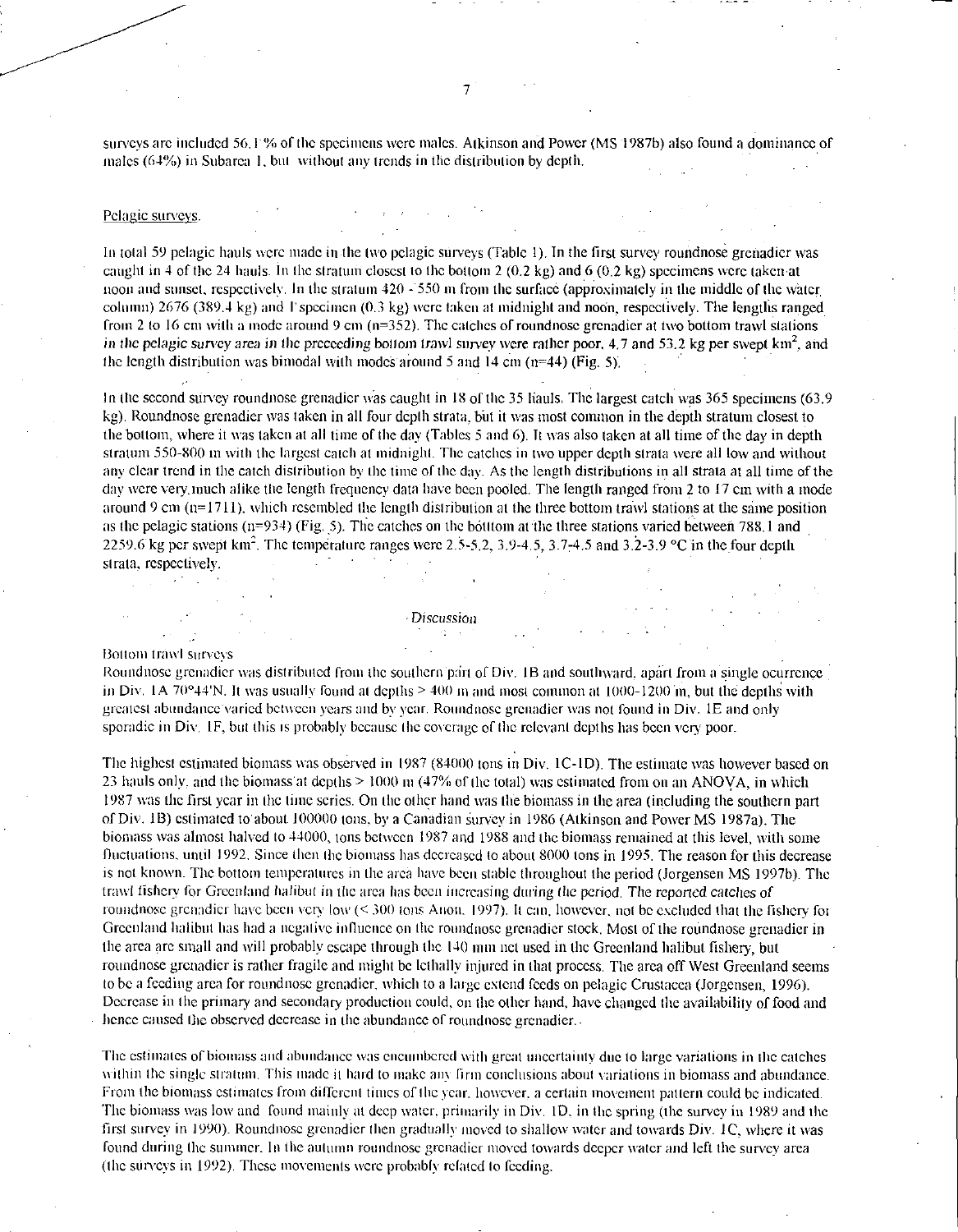In most of the surveys conducted during the summer a clear increase in length by depth is observed, but generally the lisp are small with modes at 12-14 cm (AFL) in the deepest stratum. This increase by depth was also observed by Atkinson and Power (MS 19873).

The age distribution in 1988 was dominated by age 7 which corresponds to an AFL length of 9 cm (Jorgensen, 1996) and idicates a rather slow growth. The age reading was based on scales but this method has never been validated. Sayvatimsky *et al.* (1977) found a good agreement between age readings done by means of scales and otoliths, while Atkinson *et al.* (1982) found great discrepancies in the results of the two methods. The best study was made by Bcrgstad (1990), who found marked discrepancies in the results based on the two methods, when he compared age readings based on scales and otoliths from the same fish. The oldest age read from scales was 20 years, while the oldest age read from otoliths was 50 years. In an analysis of the age structure of roundnose grenadiers in Skagerrak by means of otoliths he found 72 years old fish, and ages on 40-50 years were not unusual. Bergstad recommended otoliths for age readings because he found it difficult to read scales from small fish and he often overestimated the age of small fish compared to what seemed to be reasonable in relation to the length of the fish. Fish older than 10-13 years were also difficult to read on scales, and there was a tendency to underestimate the age of older fish based on scales compared to the age obtained from otoliths, probably because the growth of the scales ceases when the somatic growth rate is reduced by age.<sup>1</sup>

## Pelagic surveys

The biomass estimate in the first bottom trawl survey in 1990 was low (9000 tons) and the catches in the following pelagic survey were alSo low except in a single.haul. Due to the low catches it was not possible to deduce any pattern in the distribution in relation to depth and time of the day. The length distribution on the bottom differed from the distribution in the water column, the pelagic fish generally being larger compared to fish taken on the bottom. The number of fish taken on the bottom were, however, scarce. In the second bottom trawl survey the biomass had increased to 19000 tons (Table 2) and the pelagic net used in the first survey was replaced by a larger in the second survey (Table 1). The higher biomass (abundance) and the larger net in combination was probably the reason for the better catches in the second pelagic survey. Roundnose grenadier was caught all over the water column, but the best catches were made in the near bottom stratum and in the stratum above (Tables 5 and 6). There was a tendency towards better catches during the night, but the number of hauls and the variation in data did not allow any firm conclusions. The length distributions on the bottom and pelagic very much alike implying that the entire population makes migrations into the water column probably for feeding (Jorgensen, 1996)

#### **Acknowledgment**

I thank scientists from Japan Marine Fishery Resources Research Center and the crew on board *S'hinkai Mare,* for assisting in sampling of data and material. Thanks are also extended to P. Kanneworff from Greenland Institute of Natural Resources for valuable comments on a previous version of the manuscript.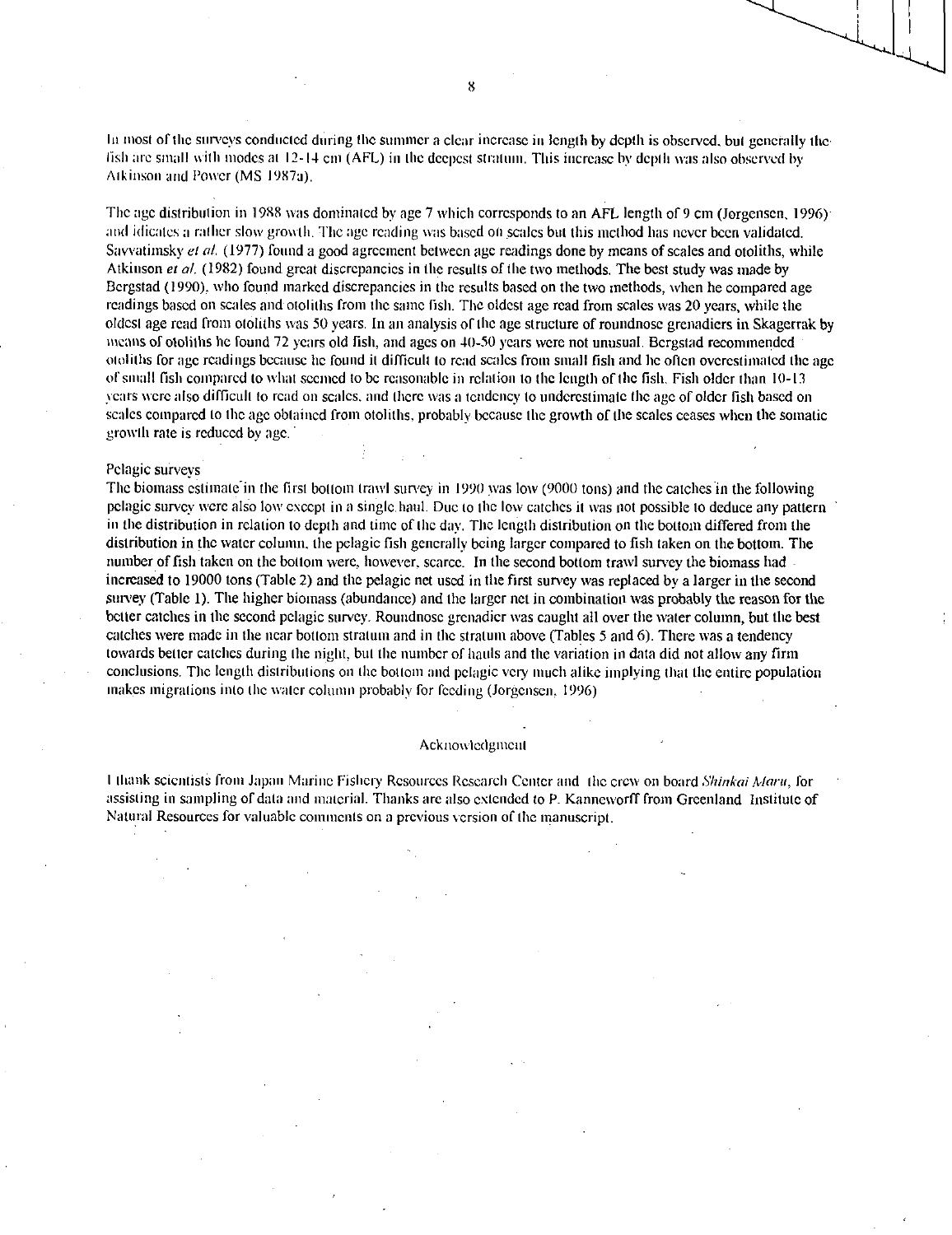## **References**

Anon. 1997. Scientific Councils Reports 1996. Northwest Atlantic Fisheries Organization.

 $\sim$  $\mathcal{A}^{\mathcal{A}}$ 

 $\epsilon$  .

Atkinson. D.B., W. R. Bowcring, D.C. Parsons, Sv. Aa *Horsted* and *J.P.Minct.* 1982. A *review of ilic'biology and .*  fishery for roundnose grenadier Greenland halibut and northern shrimp in Davis Strait. NAPO *Sc!. Cnun. SunlieS,* 3: 7-27.

Atkinson, D.B. and D. Power. MS 1987a. An Evaluation of the Status of .Roundnose Grenadier in Subarea 0+1 and 2+3. *NAFO SCR Doc.* No. 39. Serial No. N1324. 11 pp.

> 1 1 it

Atkinson, D.B. and D. Power. MS 1987b. Distribution of Roughead and RoUndnose Grenadiers in the Northwest Atlantic. *NAF0 SO? Doc.* No. 94, Serial No. N1398. 28 pp.

Bergstad O.A. 1990. Distribution, population structure, growth and reproduction of roundnose grenadier *Coryphaenoides rupestris (Pisces:Macrouridae), in the deep waters of Skagerrak. <i>Marine.Biology* **107**; **25-39**,  $\mathcal{D}$ 

Jorgensen, 0 A. 1996. Distribution and Biology of Grenadiers (Macrouridae) in West Greenland Waters, *Northir AR Fish. Sci.;* 18: 7-29.

Jorgensen, 0. A. I997a. Pelagic occurrence of Greenland halibut, *Reinhardlius hippoglossoides* (Walbaum) in West Greenland waters. *J. Northw. Atl. Fish. Sci.*; 21, in press.

Jorgensen, 0. A. MS 1997b. Results of the joint Japan Greenland trawl surveys at West Greenland during 1987-1995. Greenland halibut *(Reinhardtius hippoglossoides, Walbaum). NAFO-SCR Doc.* This meeting.

Jorgensen, O. and K. Akimoto. MS 1990. Results of a Stratified Random Bottom Trawl Survey in NAFO Subarea 1 in 1989. NAFO SCR Doc. No. 39, Serial No. N1756, 14p.

Jorgensen, 0. and K. Akimolo. MS 1991. Results of two Trawl Surveysin NAFO Subarea 1 in 1990. *Mil) SCR Doc.*  No. 50, Serial No. N1933, 14p.

Kosswig, K. MS 1979. A note on the age and growth of the rough head grenadier (Macrourus berglax) at East Greenland (Dohrn Bank) in 1978. *ICEC CAL Doc.,* No. G:59, 4p.

Ogawa, M.. K. Yokawa and 0. Jorgensen. MS 1994. Results of a Stratified Random Bottom Trawl Survey off West Greenland in 1993. I/O *SO? Doc.* No. 31, Serial No. N2399. 12p.

Salani, M.. S. Kawahara and 0. Jorgensen. MS 1993. Results of two Stratified Random Bottom Trawl Surveys off West Greenland in 1992. NAFO *SCR Doc.* No. 58, Serial No. N2241, 12p.

.S;Ivvathnsky, P.1., H. Koch and *P. Ernst 1977.* On *comparison* of the methods of *age* determination of *grenadiers iMacrouriformes. Pisces) of the North Atlantic. <i>Voprosy lkhtiolgii*, 17:324-327.

Smidt, E.L.B. 1969. The Greenland halibut, *Reinhardtius hippoglossoides* (Walb.). Biology and Exploitation in Greenland Waters. *Iledd, Daunt. Fisk og-/lavenders. WS.* 6: 79-148.

Yamada. H.. K. Okada and 0. Jorgensen. MS 1988a. West Greenland Groundfish Biomasses Estimated from a Stratified-random trawl survey in 1987. NAPO *SCR Doc.* No. 31. Serial No. N1469. 6p.

Yamada, H., K. Okada and 0. Jorgensen. MS 1988b. Distribution, Abundance, Size Composition of Greenland halibut Estimated from a Stratified-Random Trawl Survey off West Greenland in 1987, *NAFO SCR Doc.* No. 34, Serial No. N1473, 6p.

.ino, K. and 0. Jorgensen. MS 1992. Results of two Stratified Random Bottom Trawl Surveys at West Greenland in 1991. N.1FO SCR *Doc.* No. 48, Serial No. N2 WO, 14p.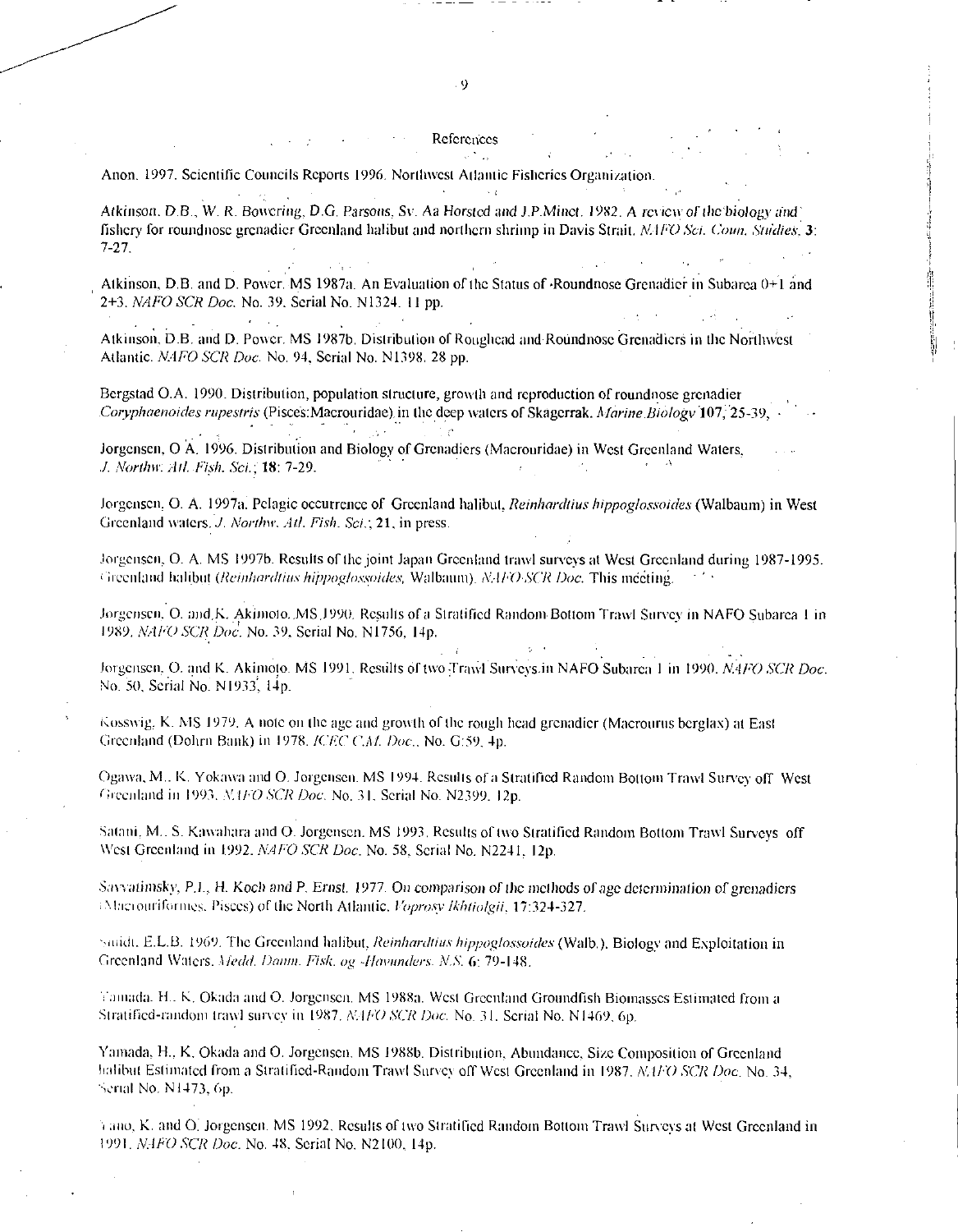Yatsu, A. and 0. Jorgensen. MS 1989a. West Greenland Groundfish Biomasses Estimated from a Stratified-random trawl survey in 1988. *NAPO S'CR Doc.* No. 30, Serial No. N1607, 7p.

Yatsu. A. and 0. Jorgensen. MS I989b. Distribution, Abundance, Size, Age, Gonad Index and Stomach Contents of Greenland halibut *(Reinhardtius hippoglossoides)* off West Greenland in September/October 1988, NAFO SCR Doc. No. 31, Serial No. N1606, 12p.

Yokawa, K., H. Shimizu, 0. Jorgensen and H. Yamada. MS 1995. Results of a Stratified Random Bottom Trawl Survey off West Greenland in 1994. *NAFO SCR Doc.* No. 23, Serial No. N253I, 12p.

Yokawa, K., I. Konya and 0. Jorgensen. MS 1996. Results of a Stratified Random Bottom Trawl Survey off West Greenland in 1995. *NAPO SCR Doe.* No.•29. Serial No. N2702, 12p.

Table I. Outline of pelagic trawl surveys conducted at West Greenland. 1990.

|          | Period         | Arca                                                | <b>Bottom</b><br>depth(m) | No. of<br>hauls | Netope-<br>$\min_{\mathbf{z}}(\mathbf{m})$ | Strata (m)                             |
|----------|----------------|-----------------------------------------------------|---------------------------|-----------------|--------------------------------------------|----------------------------------------|
| Survey 1 | 22.6-27 6 1990 | 63°09'N - 63°49'N                                   |                           |                 |                                            | $50^{-1}$ -150 b.s<br>$220 - 350$ b.s. |
| $\sim$ . |                | and                                                 | 916-1563                  | 24              | 30x40                                      | $420 - 550$ b.s.<br>380-150 a.b.       |
|          |                | 53°02'W - 53°51W                                    |                           |                 |                                            | 20a.b                                  |
| Survey 2 | 14.9-19.9 1990 | 64°04'N 54°37'W                                     | 1073                      | 12 <sup>1</sup> |                                            | $50^{11}$ -300 b.s<br>$301 - 550$ b.s. |
|          |                | $-63^{\circ}35^{\prime}N$ 54 $^{\circ}29^{\prime}W$ | 1119                      | 12              | 70x80                                      | $551-800$ b.s.<br>$801-20a.b.$         |
|          |                | $64^{\circ}19^{\circ}N55^{\circ}38^{\circ}W$        | 1079                      | П               |                                            |                                        |

<sup>1</sup>) position of head rope. All other strata limits are position of ground rope, b.s. below surface a.b. above sea bottom.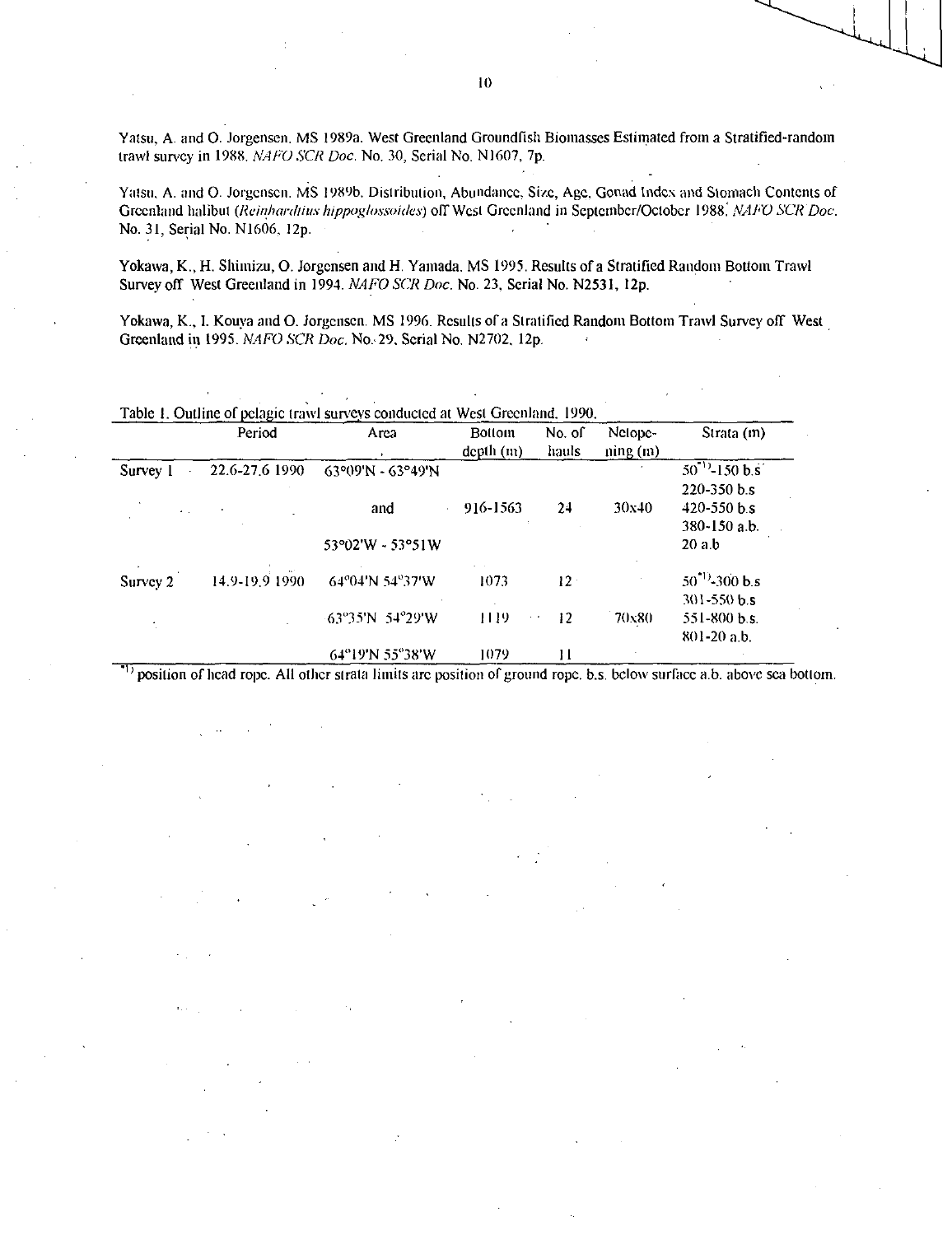Table 2. Biomass (tons), number of lands and Standard Error (S.E.) by NAFO Division, depth stratum, year and cruise number. Biomass figures in bold are estimated from  $(1, 0, 0)$   $\in$   $\Gamma$   $(0, 0, 0)$ en hioma n heture roarpecio  $\circ$ ectionated from an three-more  $\Delta N\cap VA$  and  $\zeta F$  in hold are

| 1995          |                |       |               |                 |        |                    | $\equiv \frac{1}{2}$ | $30.4$<br>$16/11.3$  |          | $\frac{1150.3}{44666.8}$                                                                      |                   | $\frac{3}{2}$                                                                                                                                                               | $2/50.8$ |                              |                      | $\overline{6}$ | 40.2             | $\frac{8}{1}$                                                |                     | $rac{8}{63}$                                                                                                                                                                                                                                                                                                                                    | 8/20.1 |                                    |                   |          | $\begin{array}{r} 1576.3 \\ 15428.0 \\ 2453.7 \\ 13435.1 \\ 1825.5 \\ 1825.5 \\ 187.2 \\ 187.2 \\ 187.2 \\ 187.2 \\ 187.2 \\ 187.2 \\ 187.2 \\ 187.2 \\ 187.2 \\ 187.2 \\ 187.2 \\ 187.2 \\ 187.2 \\ 187.2 \\ 187.2 \\ 187.2 \\ 187.2 \\ 187.2 \\ 187.2 \\ 187.2 \\ 187.2 \\ 187.2 \\ 187.2 \\ 1$                                                                                                                                                                                                  |                           |            |                         |
|---------------|----------------|-------|---------------|-----------------|--------|--------------------|----------------------|----------------------|----------|-----------------------------------------------------------------------------------------------|-------------------|-----------------------------------------------------------------------------------------------------------------------------------------------------------------------------|----------|------------------------------|----------------------|----------------|------------------|--------------------------------------------------------------|---------------------|-------------------------------------------------------------------------------------------------------------------------------------------------------------------------------------------------------------------------------------------------------------------------------------------------------------------------------------------------|--------|------------------------------------|-------------------|----------|----------------------------------------------------------------------------------------------------------------------------------------------------------------------------------------------------------------------------------------------------------------------------------------------------------------------------------------------------------------------------------------------------------------------------------------------------------------------------------------------------|---------------------------|------------|-------------------------|
| 1991          |                |       |               |                 |        |                    |                      |                      |          | $\frac{1}{9}$<br>$\frac{1}{22.3}$<br>$\frac{1}{16}$<br>$\frac{1}{294.6}$<br>$\frac{1}{294.6}$ |                   | $\frac{1000}{2001}$                                                                                                                                                         |          |                              |                      |                |                  |                                                              |                     |                                                                                                                                                                                                                                                                                                                                                 |        |                                    |                   |          | $\frac{3}{2}$                                                                                                                                                                                                                                                                                                                                                                                                                                                                                      |                           |            |                         |
| 1993          |                |       |               |                 |        |                    |                      |                      |          | $\begin{array}{r} 0 \\ -400 \\ \hline 19.0 \\ -2211.5 \\ 851.0 \\ -851.24 \end{array}$        |                   | <b>352.8</b><br>2/164.1                                                                                                                                                     |          |                              |                      |                |                  |                                                              |                     |                                                                                                                                                                                                                                                                                                                                                 |        |                                    |                   |          | $\frac{169}{120}$ $\frac{13}{120}$ $\frac{13}{120}$ $\frac{189}{180}$ $\frac{189}{181}$ $\frac{121}{181}$ $\frac{121}{181}$ $\frac{121}{181}$ $\frac{121}{181}$ $\frac{121}{181}$ $\frac{121}{181}$ $\frac{121}{181}$ $\frac{121}{181}$                                                                                                                                                                                                                                                            |                           |            |                         |
|               | <u>ရွ</u> ေ    |       |               |                 |        |                    |                      | $\frac{9}{26.7}$     |          |                                                                                               | $\frac{678}{619}$ | $\frac{4}{21}$ 3.0                                                                                                                                                          |          |                              |                      | 63.7           | 1/28.0           |                                                              |                     | $\begin{array}{l} 0.96 \\ 19.6 \\ -2.81 \\ -2.81 \\ -2.81 \\ -2.81 \\ -2.81 \\ -2.81 \\ -2.81 \\ -2.81 \\ -2.81 \\ -2.81 \\ -2.81 \\ -2.81 \\ -2.81 \\ -2.81 \\ -2.81 \\ -2.81 \\ -2.81 \\ -2.81 \\ -2.81 \\ -2.81 \\ -2.81 \\ -2.81 \\ -2.81 \\ -2.81 \\ -2.81 \\ -2.81 \\ -2.81 \\ -2.81 \\ -2.81 \\ -2.81 \\ -2.81 \\ -2.81 \\ -2.81 \\ -2.$ |        |                                    |                   |          |                                                                                                                                                                                                                                                                                                                                                                                                                                                                                                    |                           |            | $\frac{11015}{49/3417}$ |
| 1992          |                |       |               |                 |        |                    | 24.3<br>5/19.7       |                      |          |                                                                                               |                   | 181.6<br>20151.8<br>20151.18<br>2031.294.4                                                                                                                                  |          |                              |                      |                |                  |                                                              |                     |                                                                                                                                                                                                                                                                                                                                                 |        |                                    |                   |          | $\begin{array}{r} 1203 \\ \hline 1203 \\ -1803.0 \\ \hline 3893.0 \\ -8192.0 \\ \hline 18103.0 \\ -18103.0 \\ \hline 18103.0 \\ -18103.0 \\ \hline 18103.0 \\ -18193.8 \\ \hline 1819.1 \\ -1813.2 \\ \hline 1819.2 \\ -18132.5 \\ \hline \end{array}$                                                                                                                                                                                                                                             |                           |            |                         |
| 1991          |                |       |               |                 |        |                    |                      | $\frac{$10}{1719.6}$ |          | $\frac{1671059.4}{12653.7}$                                                                   |                   | 1813.4<br>2/650.7                                                                                                                                                           |          |                              |                      |                | 254.2<br>2/253.0 |                                                              |                     |                                                                                                                                                                                                                                                                                                                                                 |        |                                    |                   |          | $\begin{array}{r} \text{1895.6} \\ \text{1891.49} \\ \text{2181.33} \\ \text{3213.5} \\ \text{531.5} \\ \text{12186.1} \\ \text{12185.1} \\ \text{133.51} \\ \text{134.51} \\ \text{135.52} \\ \text{136.1} \\ \text{137.53} \\ \text{138.51} \\ \text{139.5} \\ \text{139.5} \\ \text{139.5} \\ \text{139.5} \\ \text{139.5} \\ \text{219.7} \\ \text{219.7$                                                                                                                                      |                           |            |                         |
| $\frac{1}{2}$ | $\epsilon$     |       |               |                 |        |                    |                      |                      |          |                                                                                               |                   | $\begin{array}{r} 14.5 \\ 513.9 \\ \hline 188.2 \\ \hline 188.3 \\ \hline 158.0 \\ \hline 128.0 \\ \hline 138.0 \\ \hline 570.9 \\ \hline 570.9 \\ \hline 52.3 \end{array}$ |          |                              |                      |                |                  |                                                              |                     |                                                                                                                                                                                                                                                                                                                                                 |        |                                    |                   |          |                                                                                                                                                                                                                                                                                                                                                                                                                                                                                                    |                           |            |                         |
| 990           |                |       |               |                 |        |                    | 200.5<br>5/149.4     |                      |          | -55.7<br>13/36.6<br>13/36.0<br>13/36.0                                                        |                   | $^{5.04}_{-2.04}$                                                                                                                                                           |          |                              |                      | 710            | 2/74.9           |                                                              |                     |                                                                                                                                                                                                                                                                                                                                                 |        |                                    |                   |          | $\begin{array}{r} . & . & . & . \\ \hline . & . & . & . \\ \hline . & . & . & . \\ \hline . & . & . & . \\ \hline . & . & . & . \\ \hline . & . & . & . \\ \hline . & . & . & . \\ \hline . & . & . & . \\ \hline . & . & . & . \\ \hline . & . & . & . \\ \hline . & . & . & . \\ \hline . & . & . & . \\ \hline . & . & . & . \\ \hline . & . & . & . \\ \hline . & . & . & . \\ \hline . & . & . & . \\ \hline . & . & . & . \\ \hline . & . & . & . \\ \hline . & . & . & . \\ \hline . & . &$ |                           |            |                         |
| loge          |                |       |               |                 |        | $\frac{3.9}{41.6}$ |                      |                      |          | $rac{100}{37302}$                                                                             |                   | $\frac{8}{200}$                                                                                                                                                             |          |                              |                      |                | 89.1<br>2/13.9   |                                                              |                     |                                                                                                                                                                                                                                                                                                                                                 |        |                                    |                   |          | $\begin{array}{r} .44 \\ 11.9 \\ 99.3 \\ 383.5 \\ 1138.0 \\ 1138.0 \\ 1129.6 \\ 111.1 \\ 1450.1 \\ 149.0 \\ 134.5 \\ 134.5 \\ \hline \end{array}$                                                                                                                                                                                                                                                                                                                                                  | $\frac{2 \times 18}{149}$ |            | 61/2900.0               |
| 1988          |                |       |               |                 |        | 25.6               |                      | 5/18.9               | 18/185.6 | $1483.0$<br>11/581.7                                                                          |                   | 1745.4                                                                                                                                                                      | 211533.8 |                              |                      | ្              | $-1.8$           |                                                              | $\frac{13.8}{16.1}$ | 13754.4                                                                                                                                                                                                                                                                                                                                         |        | $-23807.4$<br>17/6356.6<br>7/006.8 |                   | 11/638.5 | 2866.4                                                                                                                                                                                                                                                                                                                                                                                                                                                                                             | 1/1261.2                  |            | $+233.1$<br>72/14358.6  |
| $-0.81$       |                |       | $\frac{1}{2}$ | $\overline{63}$ | 0.1410 | 2209.3             |                      | 835.0<br>8/499.7     |          | 29256.3<br>5/13118.3                                                                          |                   | 752.2<br>-{331.0                                                                                                                                                            |          | $ \varepsilon\,\varepsilon $ | $\circ \frac{8}{20}$ | 37.1           | $-116.3$         | 1096.8                                                       |                     | $\frac{-182.6}{10814.5}$                                                                                                                                                                                                                                                                                                                        |        | 27928.4<br>-{12288.5               | 9348.3<br>-4113.3 |          | 1500.3<br>1660.1<br>83778.2                                                                                                                                                                                                                                                                                                                                                                                                                                                                        |                           |            | 23/35552.3              |
| Yen.          | $2$ epth $(m)$ | 0.700 |               | MT-10C          |        | 401-60             |                      | 601-800              |          | 0001-108                                                                                      |                   | $1001 - 1200$                                                                                                                                                               |          | 0.200                        | 201-4X               | 101-600        |                  | 601-800 .                                                    |                     | (9001-108)                                                                                                                                                                                                                                                                                                                                      |        | 1001-1200                          | 1201-1400         |          | $1400 - 1500$                                                                                                                                                                                                                                                                                                                                                                                                                                                                                      |                           | $SumIC-ID$ | 401-1500                |
|               |                | 히의    |               |                 |        |                    |                      |                      |          |                                                                                               |                   |                                                                                                                                                                             |          | $\supseteq$                  |                      |                |                  | $\begin{array}{c} \n\vdots \\ \vdots \\ \vdots\n\end{array}$ |                     |                                                                                                                                                                                                                                                                                                                                                 |        |                                    |                   |          |                                                                                                                                                                                                                                                                                                                                                                                                                                                                                                    |                           |            |                         |

 $\ddot{\cdot}$ 

ś,  $\frac{1}{\epsilon}$ 

 $11 \overline{a}$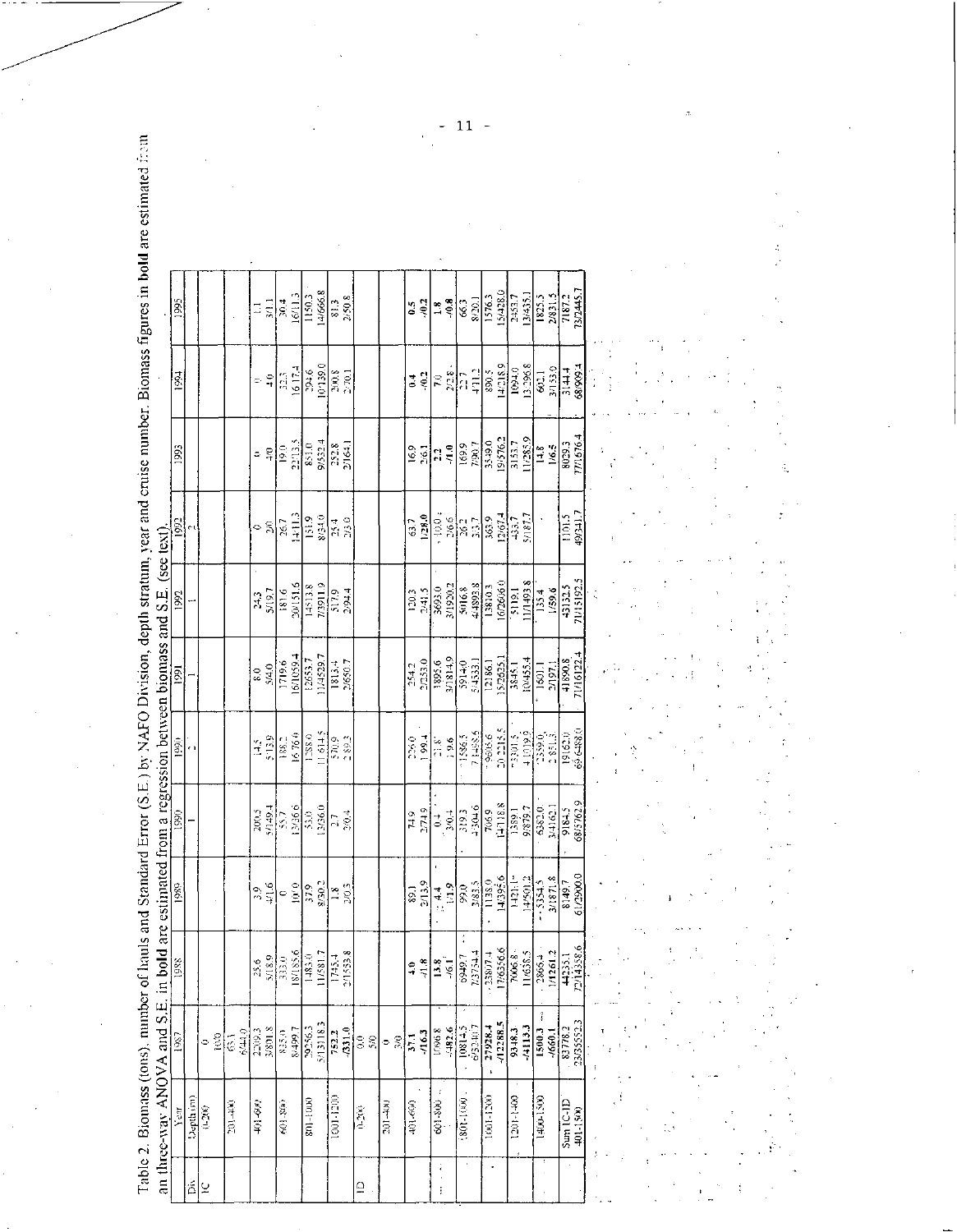Table 3. Abundance (.000) and Standard Error (S.E.) by NAFO Division, depth stratum, year and cruise number. Abundance figures in bold are estimated from an three-<br>way ANOVA and S.E. in bold are estimated from a regression

 $\frac{1}{2}$ 

|                                                                   | é.             |                      | $\frac{1}{2}$                                                                                                                    | 28.8                                                                                                                          |                | ង នាំ<br>មិនប្រឹក្សា និង |                     |               |                             |                      |                     | \$39                        |         | $+90.8$             |                                                                                                                                                                                                                                                                                                                                                                                    |                           |                       |                                        |                    |                         | 15 %<br>1986<br>1987<br>1988                                                |                    |                                    | 31745.3<br>13016.3   |
|-------------------------------------------------------------------|----------------|----------------------|----------------------------------------------------------------------------------------------------------------------------------|-------------------------------------------------------------------------------------------------------------------------------|----------------|--------------------------|---------------------|---------------|-----------------------------|----------------------|---------------------|-----------------------------|---------|---------------------|------------------------------------------------------------------------------------------------------------------------------------------------------------------------------------------------------------------------------------------------------------------------------------------------------------------------------------------------------------------------------------|---------------------------|-----------------------|----------------------------------------|--------------------|-------------------------|-----------------------------------------------------------------------------|--------------------|------------------------------------|----------------------|
|                                                                   | ğ              |                      | 129                                                                                                                              | $\frac{129}{2}$                                                                                                               | 1400.4         |                          | $\frac{7015}{3531}$ |               |                             | $\frac{1022}{280.4}$ |                     | <b>3.3</b><br>15.2          |         | 427.5<br>154.5      |                                                                                                                                                                                                                                                                                                                                                                                    |                           | $\frac{3}{2}$         |                                        |                    | $\frac{4215.7}{1732.4}$ |                                                                             | $\frac{650}{3249}$ |                                    | 16682.0<br>5985.6    |
|                                                                   | 8              |                      |                                                                                                                                  | $\frac{1}{2}$ $\frac{1}{2}$ $\frac{1}{8}$ $\frac{1}{8}$ $\frac{1}{8}$ $\frac{1}{8}$ $\frac{1}{8}$ $\frac{1}{8}$ $\frac{1}{8}$ |                |                          |                     |               |                             | 1897.3<br>1258.9     |                     | $\frac{1}{8}$ $\frac{1}{8}$ |         |                     | $\frac{33}{162}$                                                                                                                                                                                                                                                                                                                                                                   |                           |                       |                                        |                    | 101810<br>3002.3        |                                                                             |                    | 21.2<br>11.0<br>13820.7<br>13820.7 |                      |
|                                                                   | $\overline{8}$ |                      | $\begin{array}{r} \n 189 \\  \hline\n 199 \\  \hline\n 1909 \\  \hline\n 1908 \\  \hline\n 6386 \\  \hline\n 6386\n \end{array}$ |                                                                                                                               |                |                          |                     | $9.0 -$       |                             | 791.2<br>38.8        |                     | $\frac{217.8}{217.8}$       |         |                     | $\frac{33}{38}$                                                                                                                                                                                                                                                                                                                                                                    |                           |                       |                                        |                    | $\frac{2}{3}$           |                                                                             |                    |                                    | 22267<br>55320       |
|                                                                   | 192            |                      |                                                                                                                                  | 39.30<br>243.9                                                                                                                |                | 3320.4<br>2612.9         | 150839.0            | 45218.9       |                             | $\frac{23}{34}$      |                     | 82.5                        |         | $\frac{4450}{4340}$ | 4023.6<br>390122                                                                                                                                                                                                                                                                                                                                                                   |                           |                       | 56056.8<br>11631.7                     |                    |                         |                                                                             | $rac{1}{97}$ 4     |                                    | 311969.2<br>125525.0 |
| Commated from a regression octiveer abundance and S.E. (see text) | <b>iscl</b>    |                      |                                                                                                                                  | $\frac{4}{38}$                                                                                                                | 27870.3        | 18085.3                  | 88985.0             | 31332.9       | 8697.4                      | 2471.2               |                     | 3153.6                      |         | 33644<br>31553      |                                                                                                                                                                                                                                                                                                                                                                                    | $\frac{27018.3}{18650.2}$ |                       | 18763<br>18763<br>1703<br>1836<br>1836 |                    |                         |                                                                             |                    | FICLOFE<br>FICLOFE                 |                      |
|                                                                   | issi           | $\ddot{\phantom{0}}$ | 329.5<br>250.4                                                                                                                   |                                                                                                                               | 4006.1         | 1833.9                   | 12994.2             |               | 27373<br>493.0              |                      | $\frac{1356}{6945}$ |                             |         | 163.3<br>84.9       | 11885.3                                                                                                                                                                                                                                                                                                                                                                            | 1143.4                    |                       | $\frac{(395)}{3841}$                   |                    |                         | 3690.4<br>1316.7                                                            |                    | 268908                             |                      |
|                                                                   | ĝ              |                      | $\frac{1403.1}{1112.6}$                                                                                                          |                                                                                                                               | 535.8<br>243.2 |                          | 0.110               | $\frac{1}{2}$ | $\frac{1}{9}$ $\frac{1}{6}$ |                      | ဒ္ပြဲခဲ့            |                             |         | $\frac{58}{52}$     |                                                                                                                                                                                                                                                                                                                                                                                    | $\frac{25}{25}$           | 15712<br>6562<br>1953 |                                        |                    |                         | 815211                                                                      | 7231.5             | $-4810$                            | 11227.3              |
|                                                                   | 1989           |                      |                                                                                                                                  | 릙                                                                                                                             |                |                          |                     |               |                             |                      |                     |                             |         |                     | $= 2\frac{1}{2} \sum_{n=1}^{\infty} \frac{1}{2} \sum_{n=1}^{\infty} \frac{1}{2} \sum_{n=1}^{\infty} \frac{1}{2} \sum_{n=1}^{\infty} \frac{1}{2} \sum_{n=1}^{\infty} \frac{1}{2} \sum_{n=1}^{\infty} \frac{1}{2} \sum_{n=1}^{\infty} \frac{1}{2} \sum_{n=1}^{\infty} \frac{1}{2} \sum_{n=1}^{\infty} \frac{1}{2} \sum_{n=1}^{\infty} \frac{1}{2} \sum_{n=1}^{\infty} \frac{1}{2} \$ |                           |                       |                                        |                    |                         | $\begin{array}{l} 6890.5 \\ 6838 \\ 14583 \\ 12129.3 \\ 13. \\ \end{array}$ |                    | 36115.0<br>7136.8                  |                      |
|                                                                   | 1988           |                      | $-8.7$                                                                                                                           | $31.0\,$                                                                                                                      | $\frac{1}{2}$  |                          | 15150.3<br>4785.3   |               | 11153.4                     |                      | $\frac{187}{1137}$  |                             |         |                     |                                                                                                                                                                                                                                                                                                                                                                                    |                           |                       |                                        | $\frac{1192}{937}$ |                         | 4273.8<br>2222.4                                                            |                    | 1684759                            |                      |
|                                                                   | Year           | <b>Depth</b> (fd)    | $-5.5$                                                                                                                           |                                                                                                                               | $50 - 50$      |                          | (491-108)           |               | 1003-1202                   |                      | 念子                  |                             | 601-800 |                     | 201-108                                                                                                                                                                                                                                                                                                                                                                            |                           | 1001-1200             |                                        | 1201-1400          |                         | $1 + 0.15$                                                                  |                    | Sum IC-ID                          | <b>SST-150</b>       |
|                                                                   |                | á                    | $\overline{a}$                                                                                                                   |                                                                                                                               |                |                          |                     |               |                             |                      | $\triangleq$        |                             |         |                     |                                                                                                                                                                                                                                                                                                                                                                                    |                           |                       |                                        |                    |                         |                                                                             |                    |                                    |                      |

k.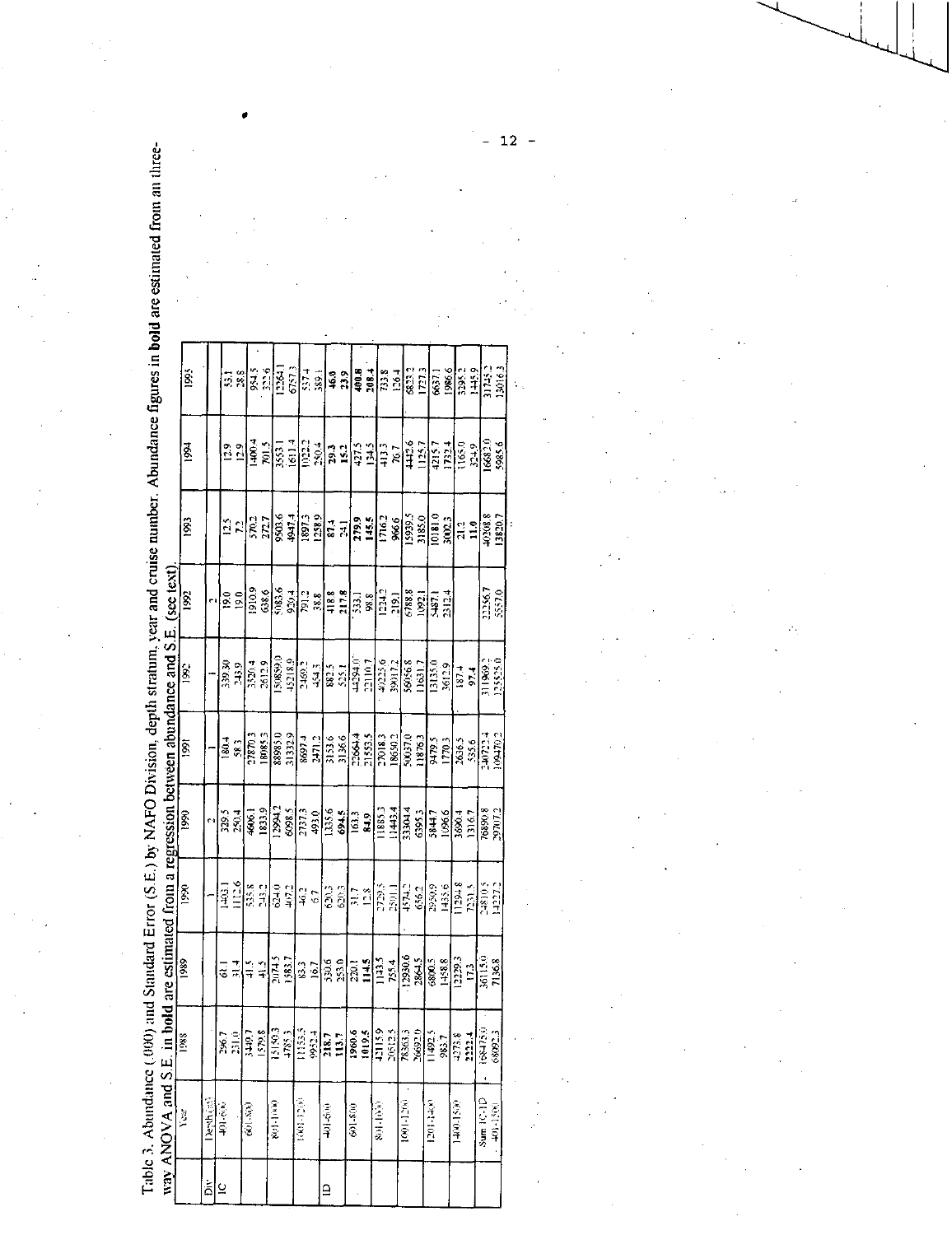# Table 4. Sex distribution (percent males) in surveys conducted in the period July-October combined. n=6255

| Percent |
|---------|
| males   |
| 52.1    |
| 70.3    |
| 63.4    |
| 52.7    |
| 51.0    |
| 59.2    |
|         |

Table 5. Mean catches (kg/hour), Standard Deviation (STD) and number of hauls (n) distributed by depth stratum and time of day.

| Time         |       | Midnight   |   | <b>ALC: NO</b> | <b>Sunrise</b> |   |       | Noon       |   | <b>Sunset</b> |            |     |  |  |
|--------------|-------|------------|---|----------------|----------------|---|-------|------------|---|---------------|------------|-----|--|--|
| Depth (m)    | ke/hr | <b>STD</b> | n | ke/hr          | <b>STD</b>     | n | ke/hr | <b>STD</b> | n | ke/hr.        | <b>STD</b> | n   |  |  |
| $50 - 300$ . | 0.3   | 0.3        |   |                |                |   | 0.1   | 0.1        |   | $0.6^{\circ}$ |            |     |  |  |
| 301-550      |       |            |   |                |                |   |       |            |   | 0.2           | .<br>0.3   | - 4 |  |  |
| $551 - 800$  | 20.8  | 29.4       |   | 0.8            |                |   | 0.6   |            |   | 0.2           |            |     |  |  |
| 801-bottom   | 38.3  | 36.3       |   | 29.4           |                |   | 36.2  | 16 I       |   |               | 10.7       |     |  |  |

Table 6. Mean catches (numbes/hour), Standard Deviation (STD) and number of hauls (n) distributed by debth tratum and time of  $\hat{d}$ ay. $\hat{d}$  $\sim$ 

| - Time       |       | Midnight   | $\mathbf{r}$ |          | <b>Sunrise</b> |   |       | Noon       |   | <b>Sunset</b> |            |  |                |  |  |  |
|--------------|-------|------------|--------------|----------|----------------|---|-------|------------|---|---------------|------------|--|----------------|--|--|--|
| Depth $(m)$  | no/hr | <b>STD</b> |              | no/hr·   | <b>STD</b>     | n | no/hr | <b>STD</b> | n | no/hr         | <b>STD</b> |  |                |  |  |  |
| 50-300       | 30    | 2.6        |              | $\bf{0}$ |                |   | 0.3   | 0.6        |   |               |            |  |                |  |  |  |
| $-301 - 550$ |       |            |              |          |                |   |       |            |   |               |            |  |                |  |  |  |
| 551-800      | 109   | 154        |              |          | 4.2            |   |       |            |   |               |            |  |                |  |  |  |
| 801-bottom   | 2103  | 220        |              | 101      |                |   | 181   | 75.4       |   | 128           | 85.        |  | $\sim$ 5 $-$ 5 |  |  |  |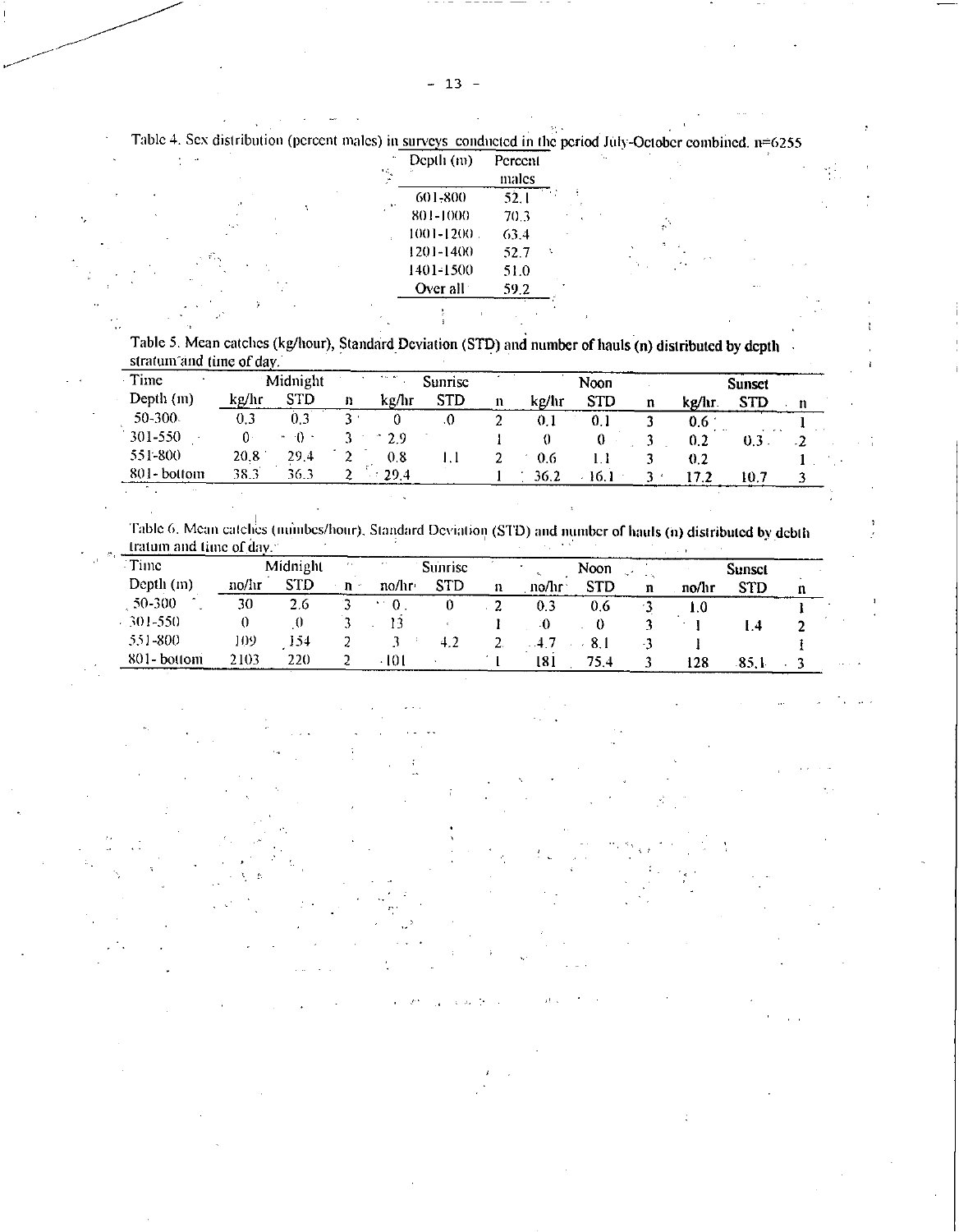$-14$  -



Fig. 1. Distribution of catches of roundnose grenadier in kg per km<sup>2</sup> swept in the joint Japan Greenland surveys conducted 1987-1995.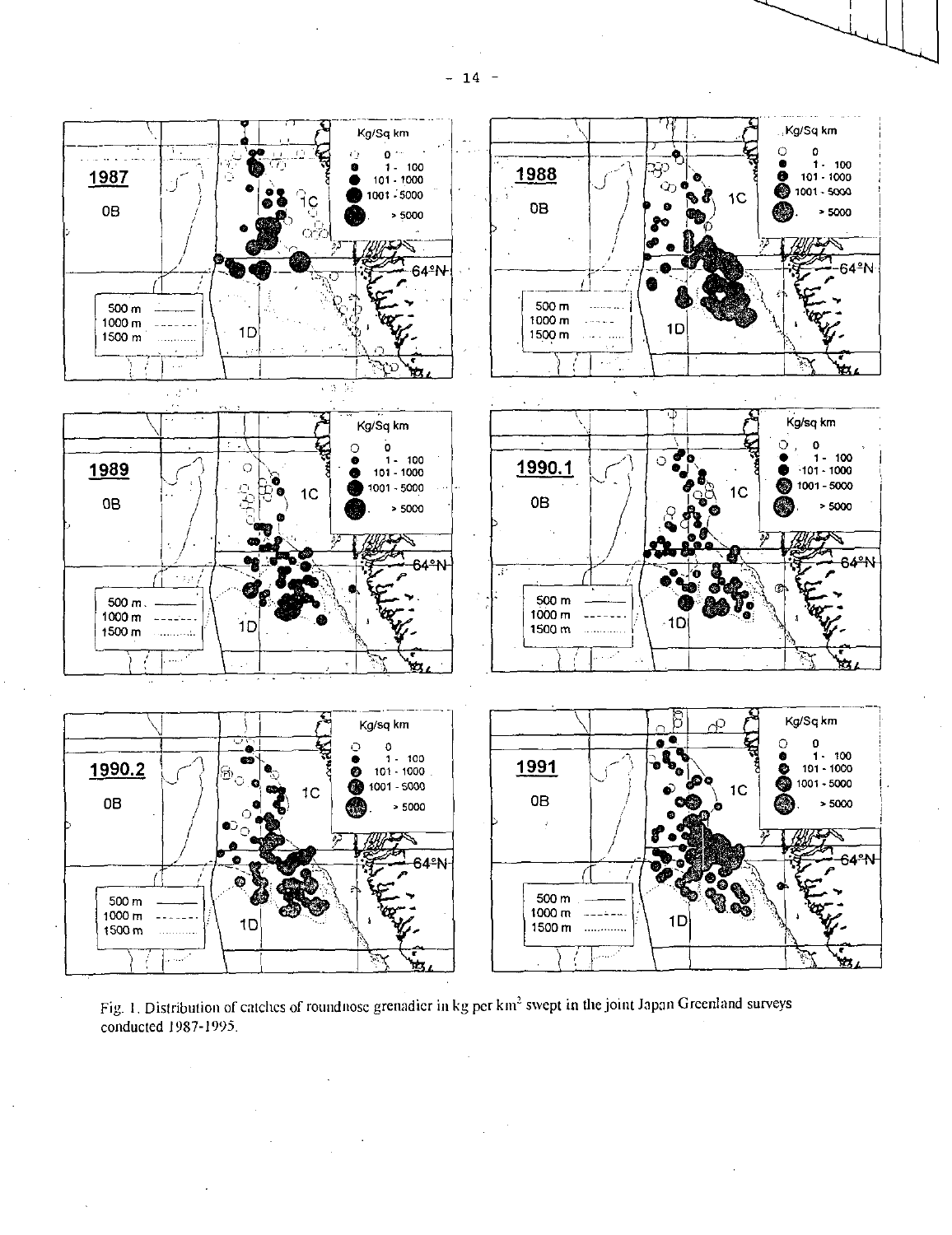- 15 -

 $\sim$ 







1D

1500 m





Fig. 1. Distribution of catches of roundnose grenadier in kg per km<sup>2</sup> swept in the joint Japan Greenland surveys conducted 1987-1995 (cont.).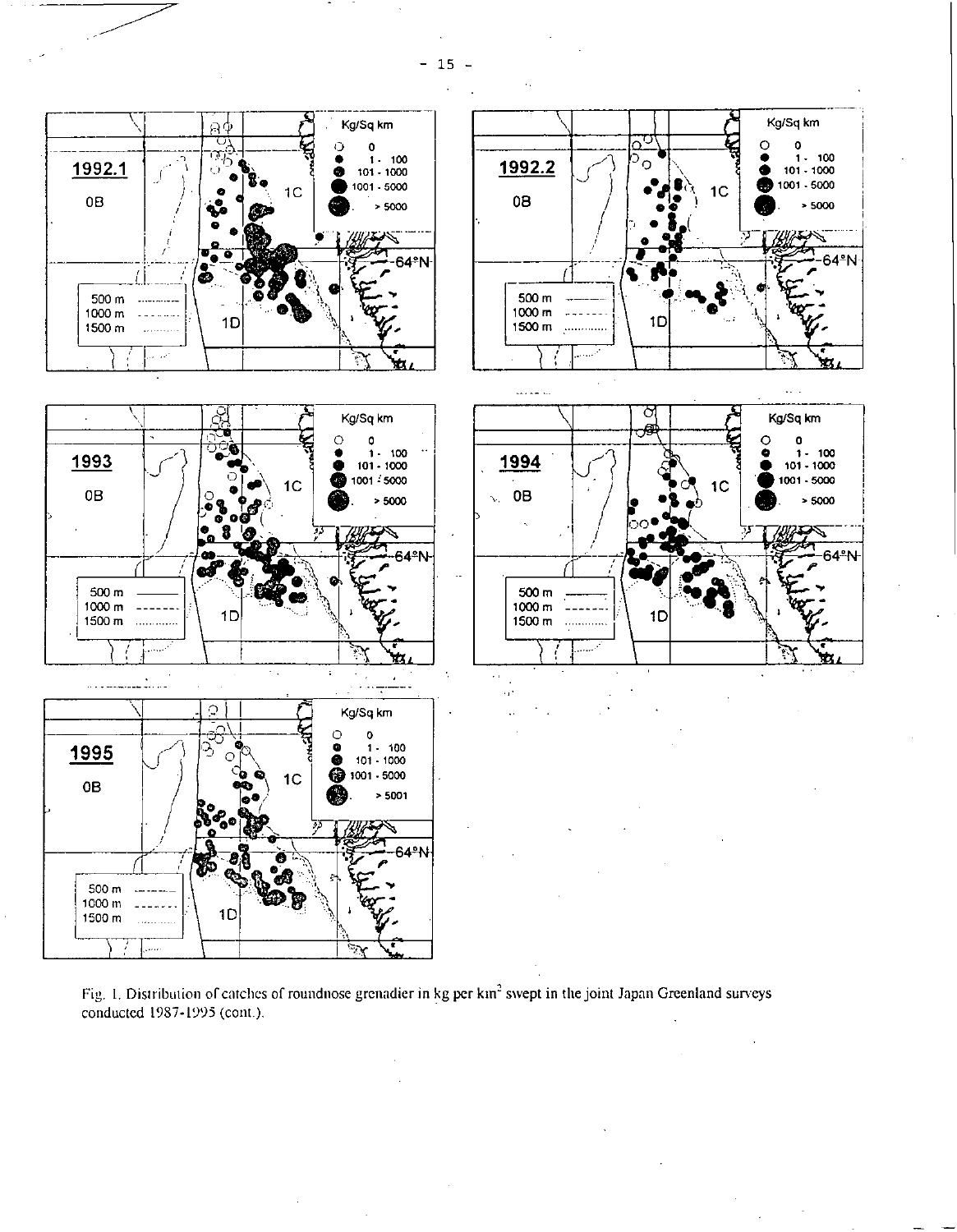

Fig. 2. Estimated biomass and abundance in Div. 1B-1D at depths between 401 and 1500 m in the period 1987-1995 with +/- Standard Error. The survey in 1989 covered IC-1D only and was conducted in May, all other surveys were. conducted in mid July - mid October. No abundance data from 1987.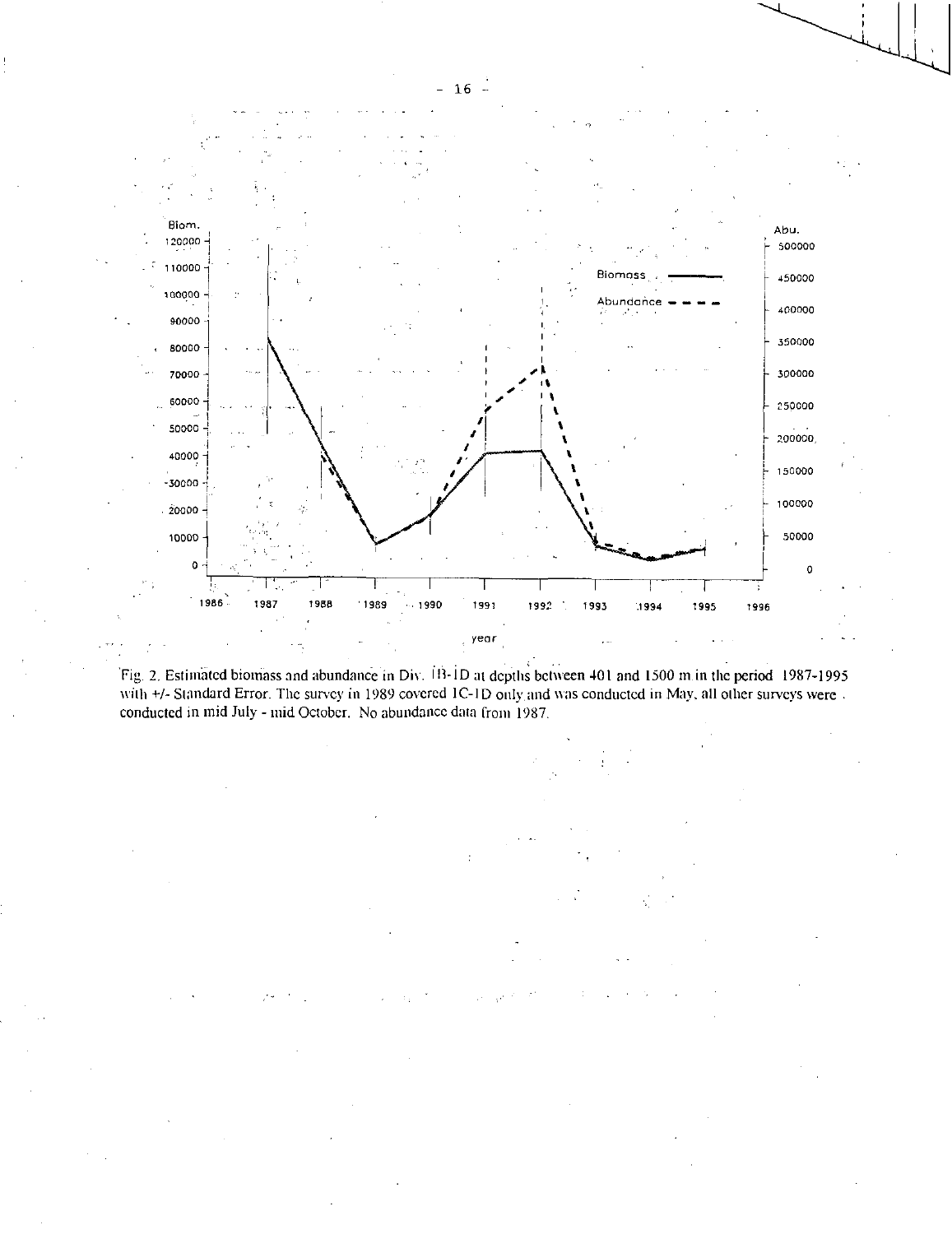$-17 -$ 



Fig. 3. Length frequencies by survey, NAFO Division and depth.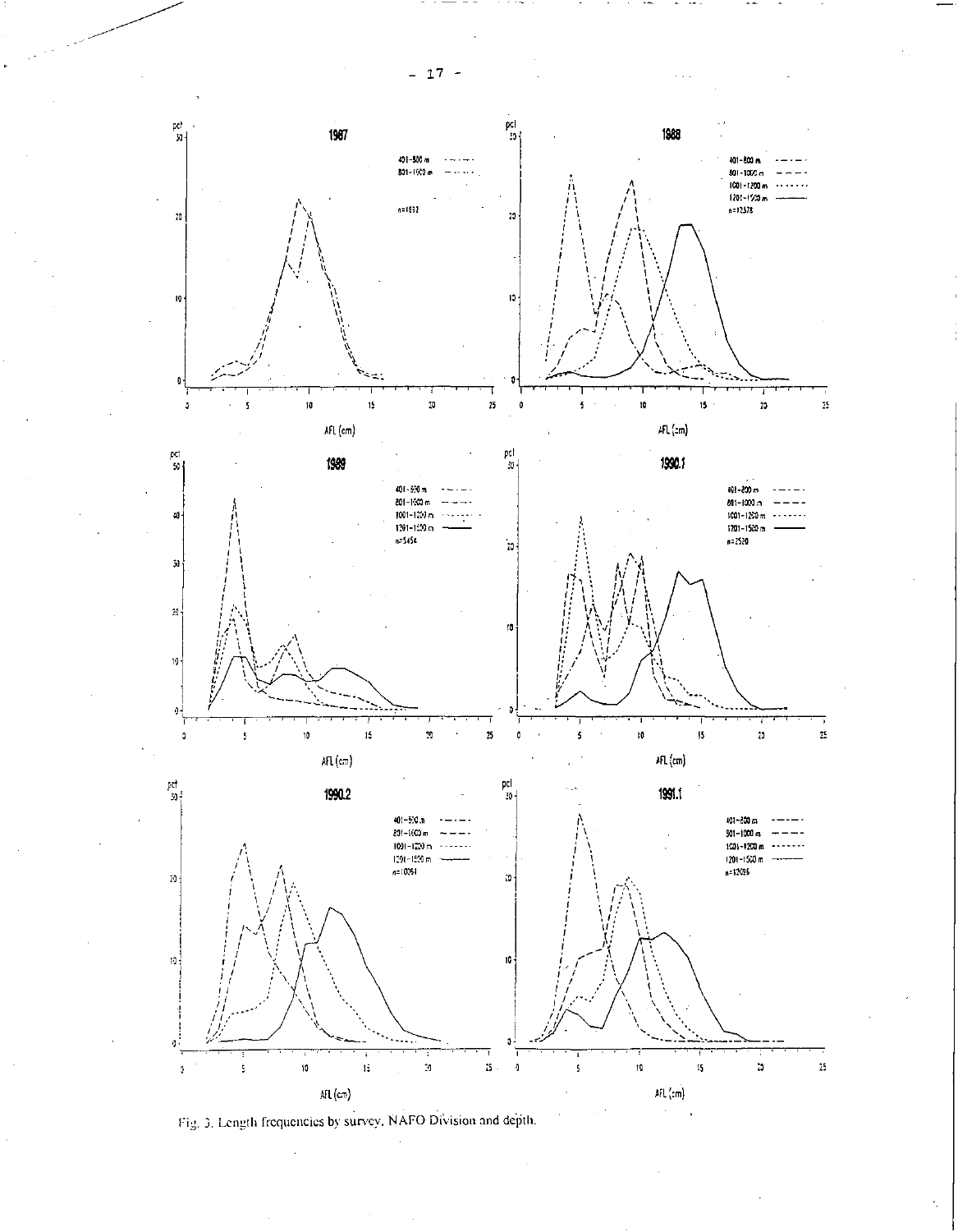oci<br>50 1992.2 pc) 1992.1 ิน 401-800 m<br>801-1000 m<br>1001-1200 m<br>120f-1500 m 431-500 m  $101 - 1000$  m  $1.1.1.1$  $1001 - 1308$  m . . . . . . . 1001-110044<br>1201-1200 m<br>n=15539  $n = 1869$ 70  $\mathfrak{v}$  $\mathfrak{z} \mathfrak{h}$ 10  $\mathbf{b}$  $\overline{\mathfrak{S}}$  $\bar{\bf 15}$  $\overline{\omega}$  $\mathbf{I}\mathbf{0}$  $\overline{\bf 15}$  $\bar{\bf 2}$  $\overline{\phantom{a}}$  $\hat{\mathbf{B}}$  $\mathfrak{g}$  $\mathfrak{g}$  $\pmb{\mathfrak{o}}$  $\mathfrak s$ AFL (cm)  $\texttt{AFL}\left( \texttt{ca} \right)$ pa<br> $\frac{1}{4}$ 1994 pet<br>Jo 1993 ศา-200 ต  $401 - 500$  m 801-1000 m  $\frac{1}{2} \frac{1}{2} \frac{1}{2} \frac{1}{2} \frac{1}{2} \frac{1}{2} \frac{1}{2} \frac{1}{2} \frac{1}{2} \frac{1}{2} \frac{1}{2} \frac{1}{2} \frac{1}{2} \frac{1}{2} \frac{1}{2} \frac{1}{2} \frac{1}{2} \frac{1}{2} \frac{1}{2} \frac{1}{2} \frac{1}{2} \frac{1}{2} \frac{1}{2} \frac{1}{2} \frac{1}{2} \frac{1}{2} \frac{1}{2} \frac{1}{2} \frac{1}{2} \frac{1}{2} \frac{1}{2} \frac{$  $\frac{1}{201}$  –1000 m 1001-1200 m  $\mathcal{L}$  . . . . . .  $1001 - 1200$  m  $1.11111$ нествения<br>|201–1500 m<br>#=308| 39  $1291 - 1239$  m  $n = 6262$  $26\,$  $\overline{\bf 20}$ ĵą. 10  $\tilde{\mathcal{L}}$  $\hat{\mathcal{U}}$  $\hat{\mathbf{u}}$  $\bar{15}$  $\mathsf{S}^1$  $\bar{z}$  $\pmb{0}$ ja.  $\bar{15}$ 20  $\mathfrak{g}$  $\overline{\mathbf{5}}$  $\mathop{\mathit{JFL}}\nolimits\{\mathop{\mathit{cm}}\nolimits\}$  $\mathop{\mathrm{afl}}\nolimits\left( e\pi\right)$ ېن<br>ښ 1995 401-500 m 801-1000 m 1091-1200 m  $\sim$  . . . . . .  $1201 - 1500$  m Ń  $\approx 2077$ 





 $-18$  -